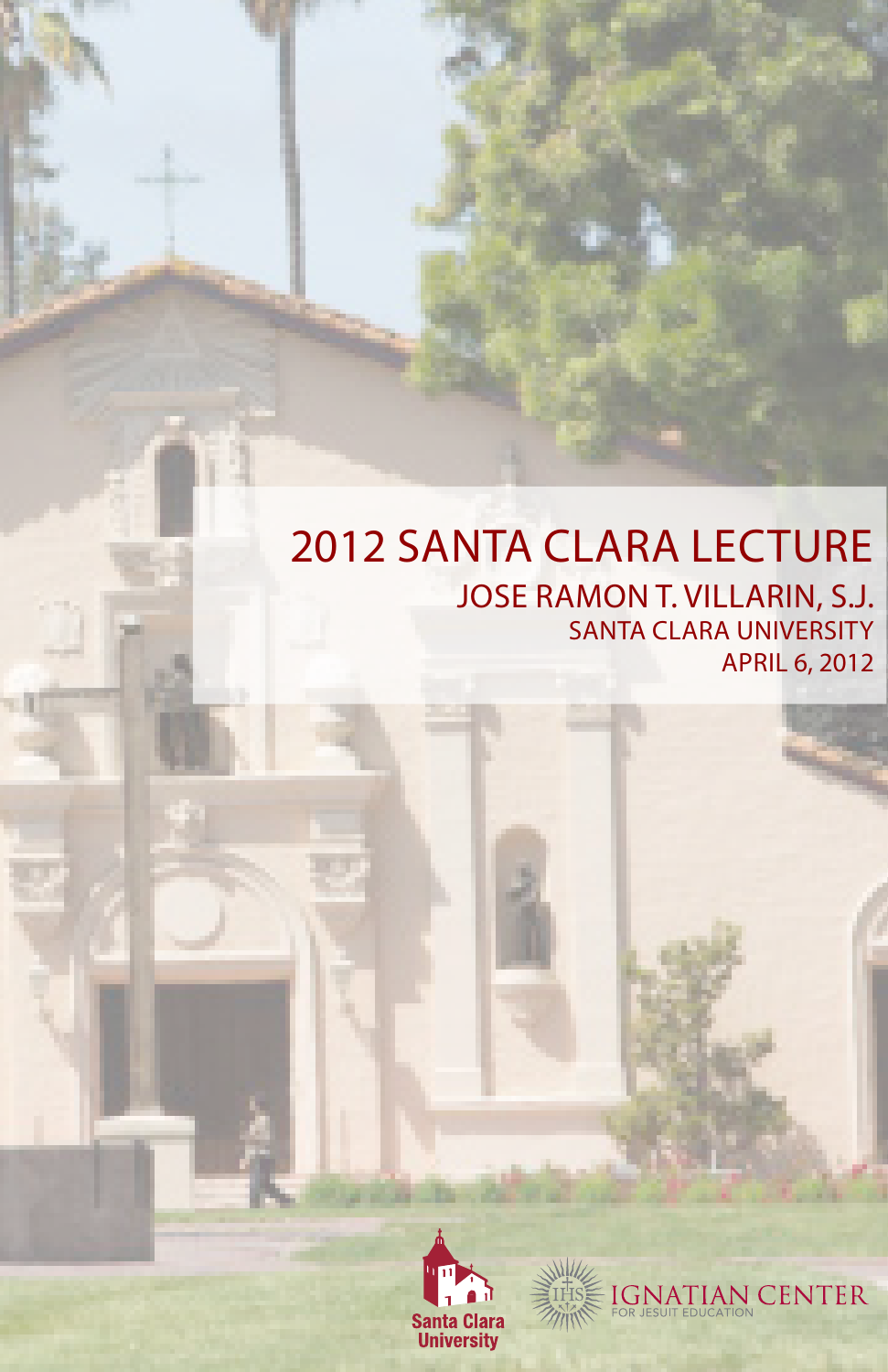#### **2016 Santa Clara Lecture The Pope, the Poor, and the Planet: Overcoming Insularity via an Integral Ecology**

Jose Ramon T. Villarin, S.J., Ateneo de Manila University Santa Clara University, April 2016

Given the ecological risks that face us and the uneven distribution of responsibilities, how can we overcome a sense of fragmentation and insularity?

Reflecting on how Pope Francis' call for an integral ecology resonates with those of us who live in more vulnerable parts of the world, we can discern pathways of hope, inspiring us all to care for our common home.

#### Outline

- 1. The complexity of the crisis: a climate and physical view
	- $\Box$  The exponential
	- $\Box$  Schematic of the crisis
	- $\Box$  Solutions: mitigation and adaptation
	- $\Box$  Ethical concerns
- 2. Roots of the crisis
	- $\Box$  Technocracy
	- $\Box$  Misquided anthropocentrism
- 3. Our response and some pathways of hope
	- $\Box$  An integral way of looking
	- $\Box$  Leadership of the commons
	- $\Box$  Educating persons and cultures
	- $\Box$  An ecological spirituality
- 4. Ten simple steps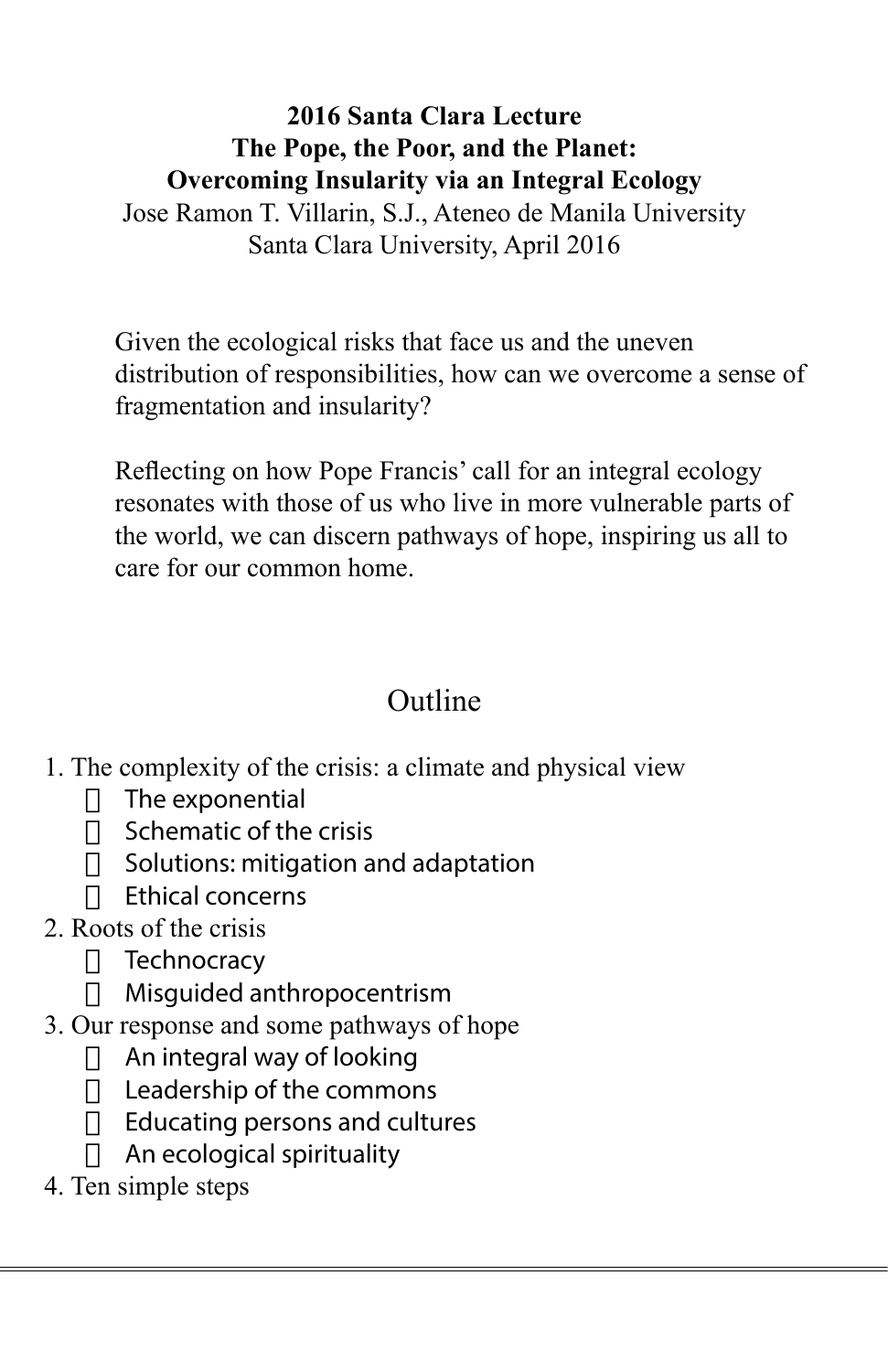# 1. The complexity of the crisis: a climate and physical view

### 1.1.The exponential

The exponential (Compounding growth/decay)

$$
dX/dt = r \cdot X
$$

$$
X(t) = X(t_0)e^{(r \cdot t)}
$$

In Englis In growing, things grow slowly at the start and grow more rapidly later. (In decaying, things decay rapidly at the start And decay more slowly later.)

The number *e* is a fascinating

number. It describes the runaway trend we see in some instances in our lives. Mathematicians come across the number when they solve a differential equation:  $dx/dt = kx$ . In English, this means that the change of some thing in time depends on how much of that thing you have right now. That is, the more you have of some thing now, the greater the change of that thing later. You see this in things that grow in nonlinear fashion—for example, the speed of chemical reactions, cancer cells, your savings account (hopefully), or things like information or gossip that go viral. This trend happens when input is not so independent of output when things get connected; that is, when output gets fed back to input it then yields an output that again gets cycled back to input, and so forth and so on.



The solution of this simple equation is:  $x(t) = x(t0)e^{t/\tau}t$ . In English, this means that in growing, things grow slowly at the start (e.g., stage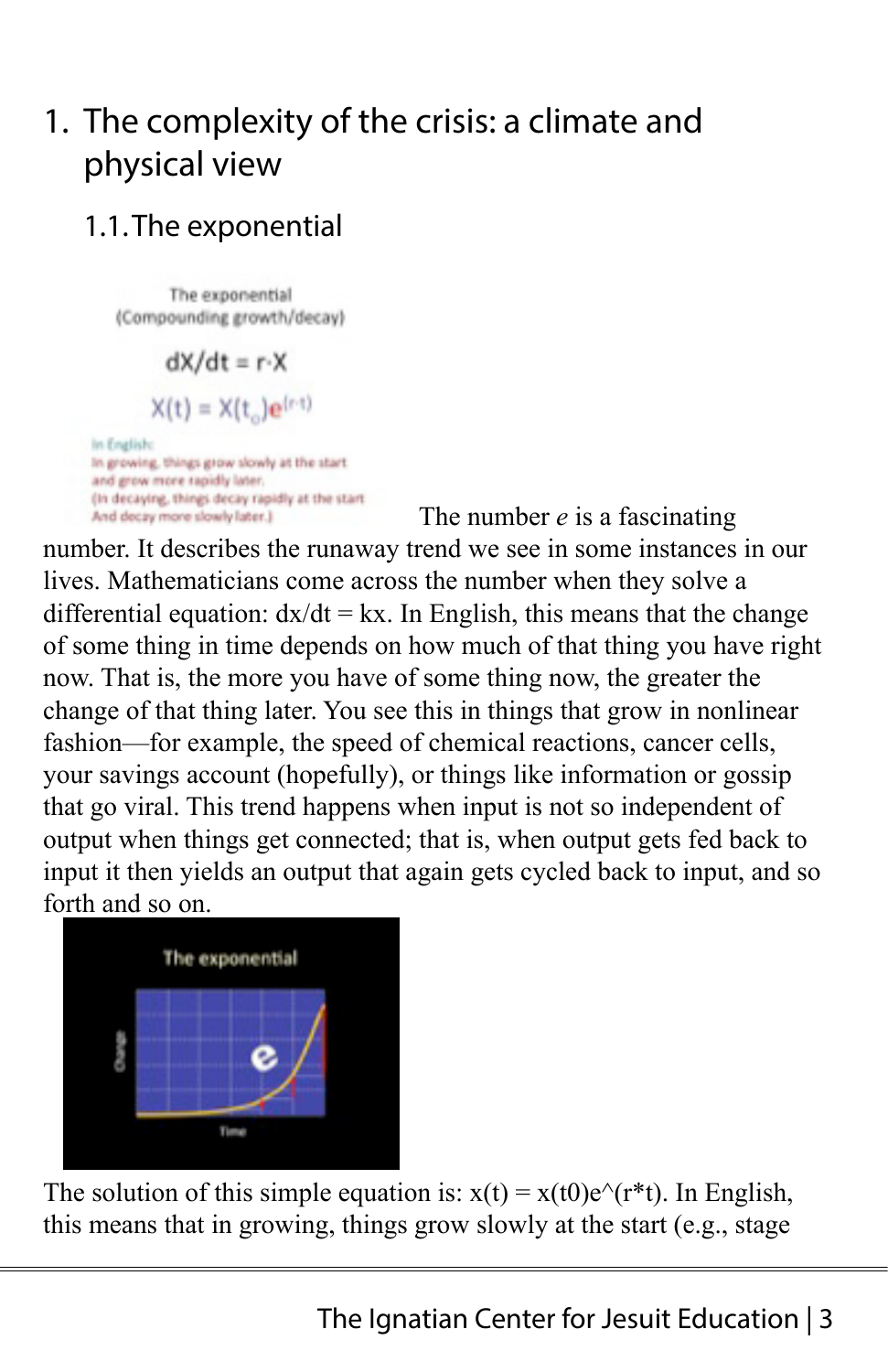1), and then grow more rapidly later (e.g., stage 4). An exponential function can be visualized as a line that starts out virtually flat then proceeds to curve steeply upward later. Conversely, in decaying, things crash or plunge more rapidly at the start and decay more slowly "as time goes by."



With climate change, our concern has been the compounded way carbon levels have been increasing in the atmosphere. The accelerating trend began with our industrialization in the mid-19th century and has been quite relentless in recent decades. All this would have been harmless had we not detected a connection (at first tenuous) between carbon and our planet's surface temperature. Our records show that temperatures have already risen by about a degree (Celsius) since pre-industrial times. There is greater consensus today in the scientific community that this connection is one of causality and not mere correlation, that rising carbon in the atmosphere is not a consequence but a cause of temperatures rising. The added global worry here is that carbon levels are now at an "all-time" high (about 400 ppm), where "all-time" means at least the last 400,000 years. (The span of time can actually be greater.)

#### 1.2.Schematic of the crisis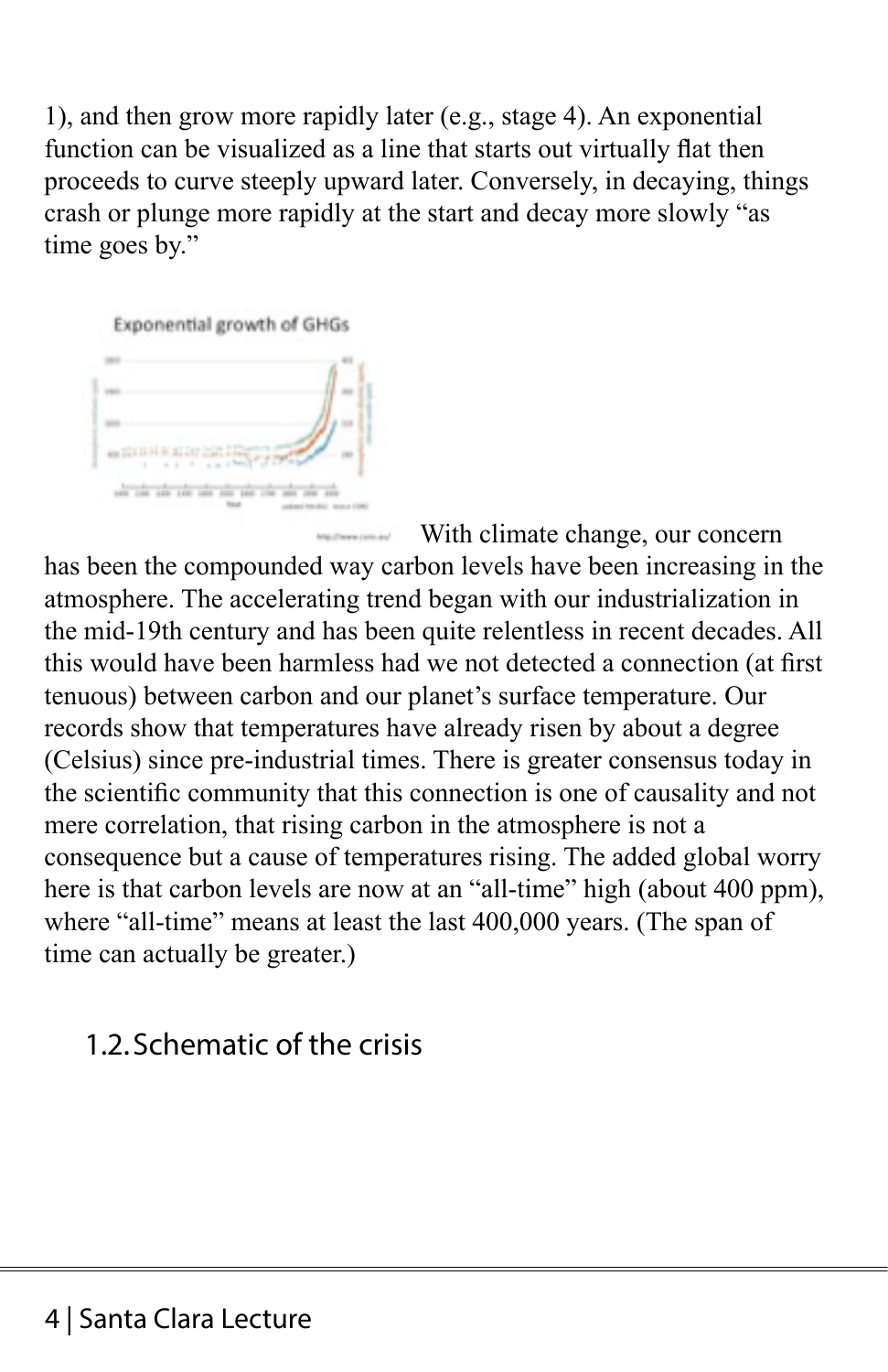

A simple schematic of the crisis can be shown in four simple boxes that connect. Rising economic growth has led to rising carbon mainly because this growth has been fueled mainly by carbon. Rising carbon in turn has led to temperatures rising, which in turn has led to risk increasing over time. This risk threatens to come full circle now, imperiling economic growth.

Many risks are possible in a globally warmer world. Just to illustrate, in our part of the Western Pacific, one concern is the risk of sea level rise, where sea levels are rising the fastest (at about 10mm/year). Rising sea levels are dangerous because of the possibility of saltwater intruding into our freshwater aquifers, the destruction of our mangrove and coral habitats that sustain our fish, and stronger storm surges. The prognosis is a global average of about one meter of sea level rise in this century. We have yet to know what that global average will mean for us living in the Western Pacific.

## 1.3.Solutions: mitigation and adaptation



The solutions to this problem are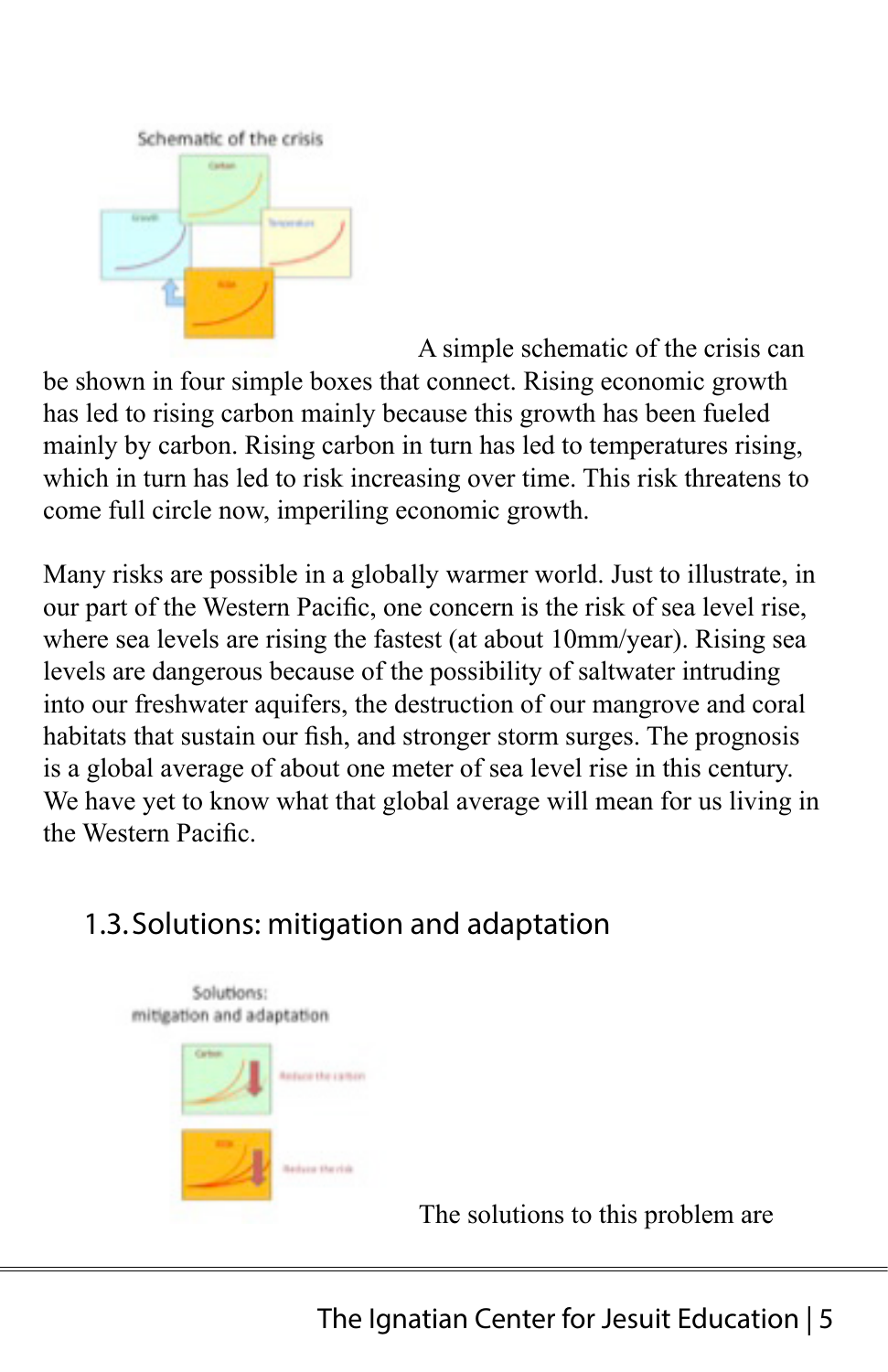directed toward reducing the carbon (mitigation) and the risk (adaptation). The sources of carbon are found in the sectors of energy (including transport), industry, agriculture, forestry and other land use, and waste. Since carbon is strongly linked to economic growth, the dominant share of carbon in the atmosphere is taken by economies that have been growing over the years. A proxy indicator of the geographic distribution of carbon emissions is a composite picture of the globe in the evening.



Adaptation seeks to reduce risk,

which can be quite complex given that climate impacts (such as sea level rise) extend beyond the merely geophysical to the social as well. For instance, as mentioned above, sea level rise (which is a physical impact of rising temperature) poses the risk of contaminated water supply, diminished marine biodiversity, and more typhoon-vulnerable coastal communities. The task of adaptation is to minimize the exposure of people and ecosystems to the hazards of climate change and to reduce the vulnerability of those affected by these hazards.



It is worth noting here that mitigation and adaptation need not be mutually exclusive solutions. Some carbon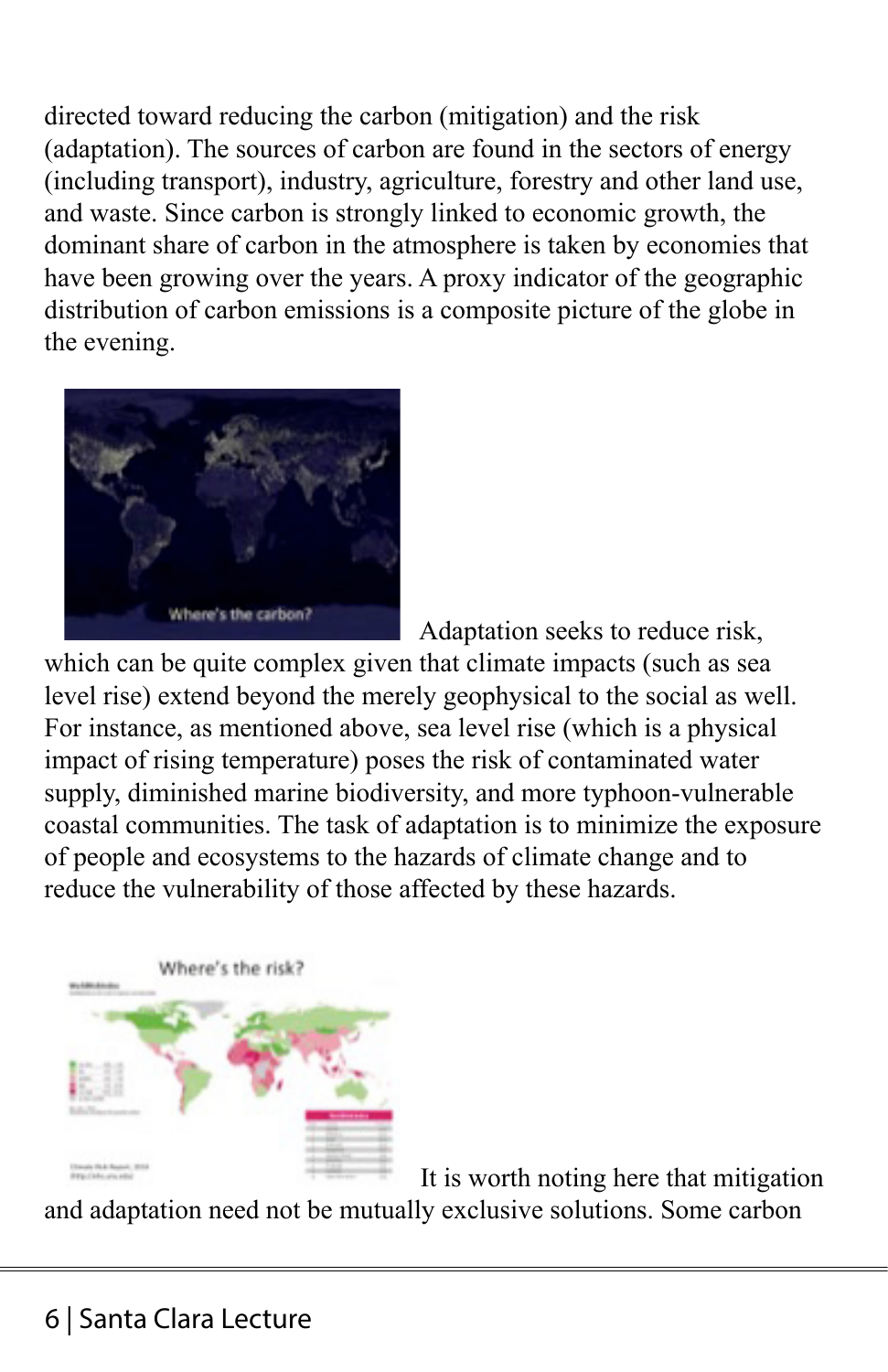mitigation measures such as reforestation and urban waste reduction also reduce climate risk. Some adaptation measures such as coastal front rehabilitation and water conservation have the potential to reduce carbon consumption as well.

## 1.4.Ethical concerns



Ethical concerns arise from the

differentiation of responsibilities in stabilizing carbon levels in the atmosphere. We all have a common or shared responsibility to address the sources and impacts of climate change, yet there is differentiation in both carbon and risk pathways, one that plays out among countries and within countries. Thus, those who have been growing faster have had the larger carbon footprints in the atmosphere. Collectively this has led to a rise in global temperatures which, in turn, has led to larger risk being borne by those who are more vulnerable, whose economies have not been as large. This ethical concern of equity—climate justice—has been a complicating factor in crafting an effective global response to climate change, particularly because of the differentiated financial commitments and economic costs that have to be borne by the parties to climate conventions.

# 2. Roots of the crisis

While the technical or material aspects of the environmental crises we face are readily apparent, if complex, we know that the roots of these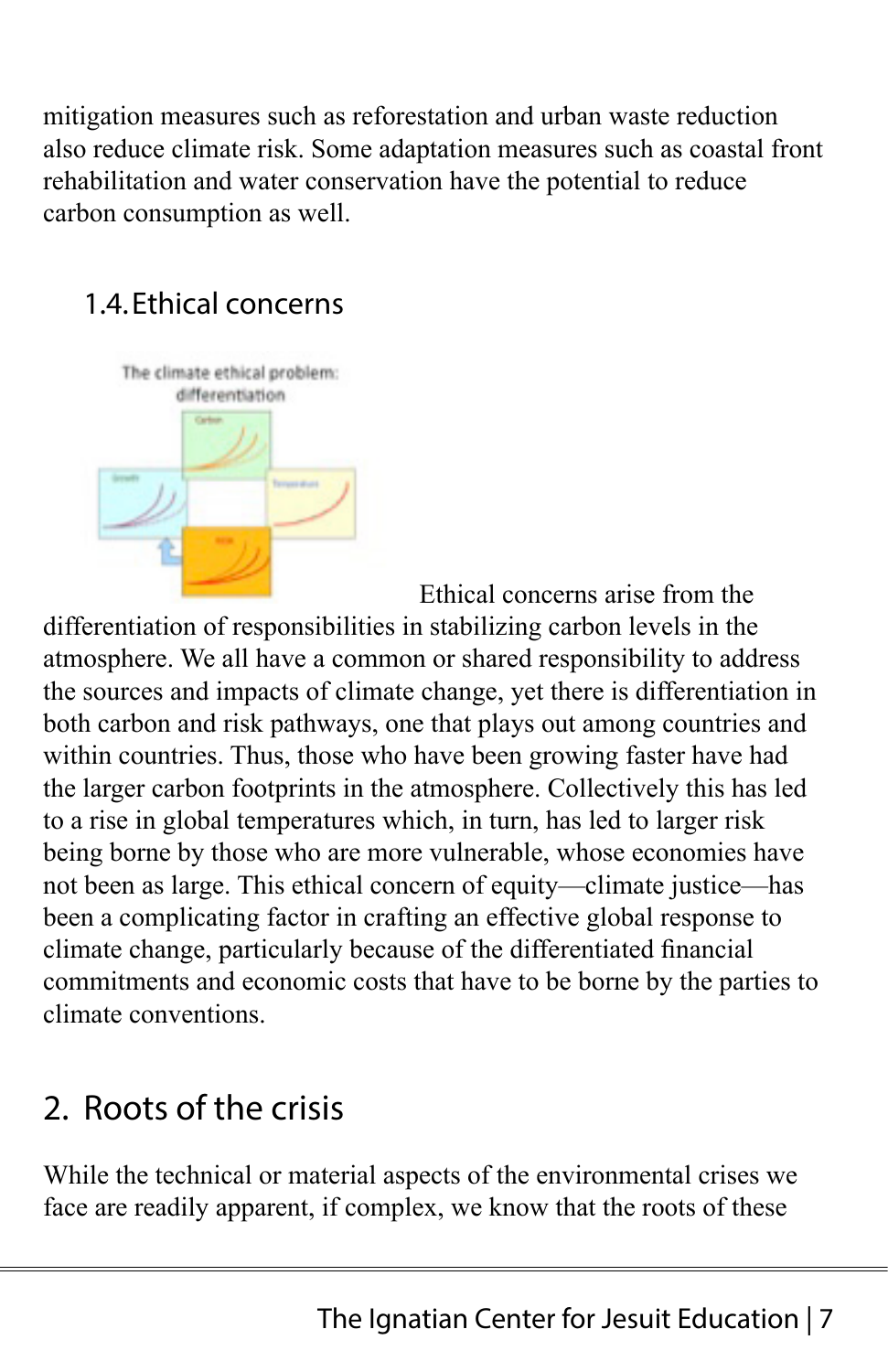crises are ultimately more than just technical or scientific. Pope Francis, in his encyclical *Laudato Si'*, has indicated to us two principal forces at work that give rise to these problems. These are technocracy and a misguided anthropocentrism.

### 2.1.Technocracy

Technocracy



Technocracy is the lordship or

domination of technology over all dimensions of life. Its effects on us are twofold: namely, a distorted sense of control and a fragmented approach to reality. The former is manifested in the increasing dominance by human beings over what they perceive to be external to them. In a technocracy, that outside reality is seen as an extraneous object that is "formless, completely open to manipulation" (106). Technocracy happens when our intervention in nature and social life is no longer constrained by our "being in tune with and respecting the possibilities offered by the things themselves" (106). The relationship between the human and the material degrades into something "confrontational," leading us to the delusion of unlimited growth, the notion that resources can be extracted and renewed easily, and the mistaken belief that extraction's negative effects can be readily absorbed.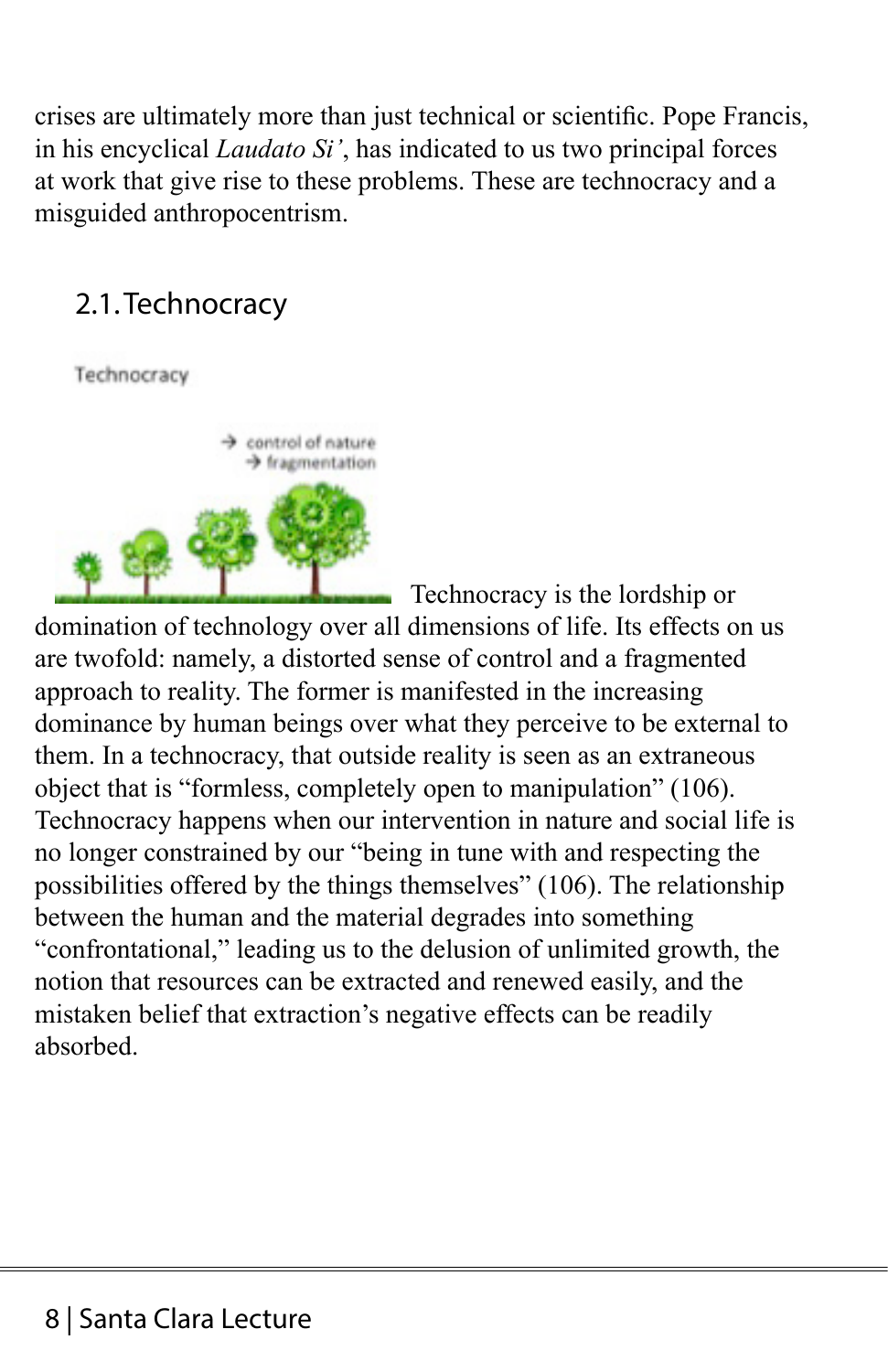

In the climate crisis, for instance, we have regarded inert carbon as fuel for our relentless growth without respect for the usual and ancient pace of the carbon cycle that determines the rate of depletion and replenishment of this resource in the many reservoirs of the earth system. What is critical here is not only the supply of the resource. There can be carbon reserves for decades to come. What matters also is the cycling rate of the resource and the relative equilibrium that is thus maintained. The amount of preindustrial carbon in the atmosphere is connected with these ancient cycles and responsible in part for the stability of the climate system in this inter-glacial period. Our anthropogenic intervention in the last 150 years has been marked by the relentless mining of carbon from the earth, thus speeding up one arc of the cycle. The disequilibrium that now threatens the stability of our climate is due to this technocratic dissonance with the rhythms and "possibilities offered by the things themselves."

An analog of these rhythms and possibilities in nature can be found in something as ordinary as the simple act of flushing the toilet. There are limits to the frequency with which we can flush the toilet. Those limits are determined by the cycling rates of depletion and replenishment in the water closet. The increased production/consumption in the world today can be likened to the increased frequency of flushing our waste down the drain. The technocratic mindset sees the problem as merely technical—mainly an engineering challenge—and proceeds to increase the pump pressure, widen the pipes, and secure a bigger volume of water supply to match the surge in demand. The eventual disruption in equilibrium happens elsewhere. Management of this negative effect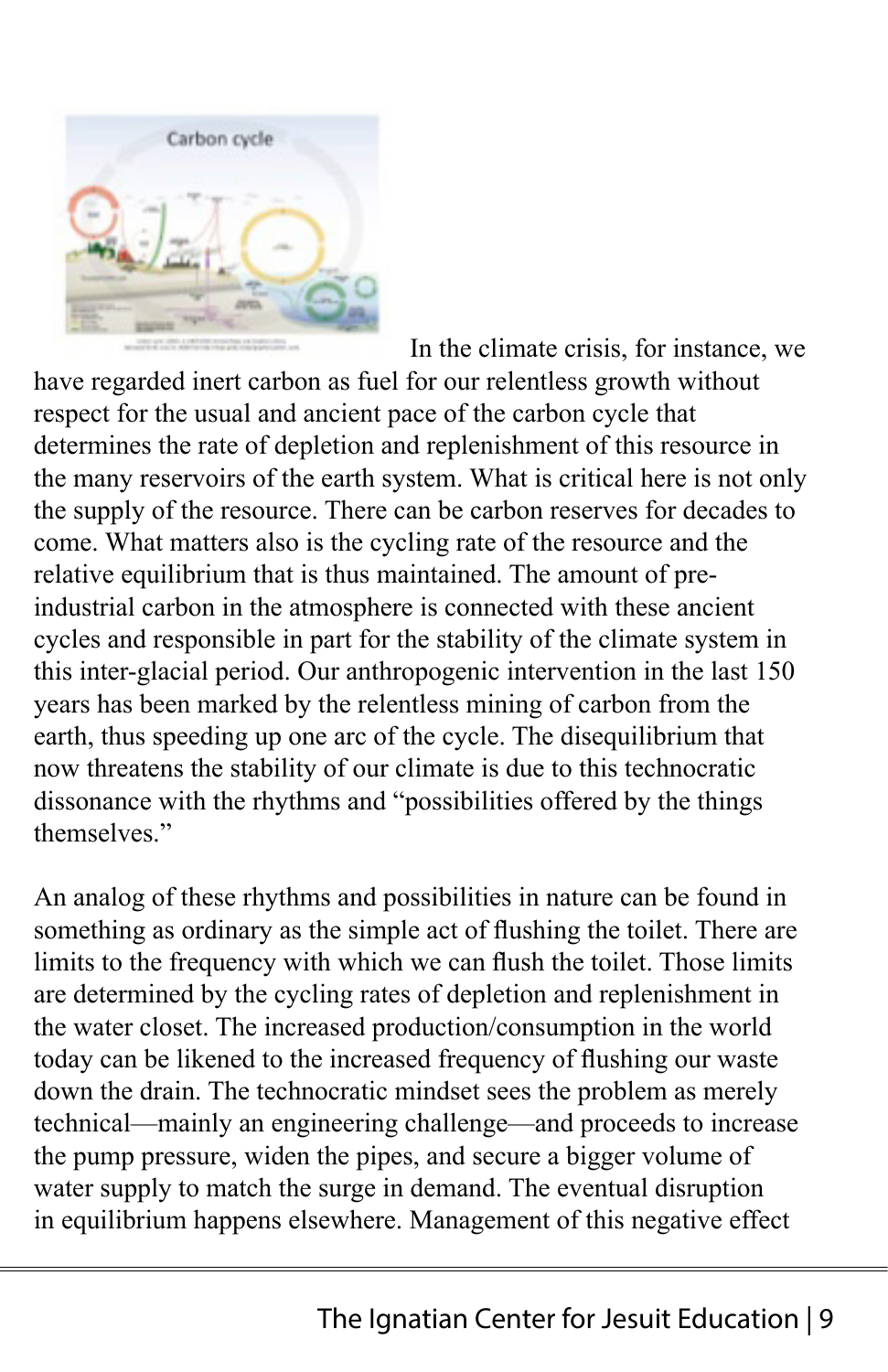can be absorbed only to the extent that cycles of resource recharge and depletion are recognized and respected. Seeing all this as a technological matter, the technocratic mind fails to realize and even question the nontechnical forces which accelerated the productionconsumption-disposal cycle in the first place.



The other consequence of technocracy is fragmentation in our approach to reality. Fragmentation arises from a segmented and superficial view of nature and of the human person. Technocracy-induced fragmentation is inherent in technology itself: Specialization and partitioning of knowledge has led to technological success in countless applications. Science and technology idealize reality and look away from the material or empirical, giving them explanatory and predictive power.

An authentic technoscience, however, in contrast to technocracy, has become humbler over the years. It has begun to recognize the relative limits yet far-reaching consequences of its power. Its perversion happens when it is absolutized in all aspects of human life, when its epistemology becomes the only horizon that frames our understanding of human existence. The consequence of this perversion is "a loss of appreciation for the whole, for the relationships between things, and for the broader horizon, which then becomes irrelevant" (110). When such reductionism takes over our understanding and appreciation of reality, we discover that technological products lose their neutrality and become more than just tools; "they create a framework which ends up conditioning lifestyles and shaping social possibilities along the lines dictated by the interests of certain powerful groups" (110).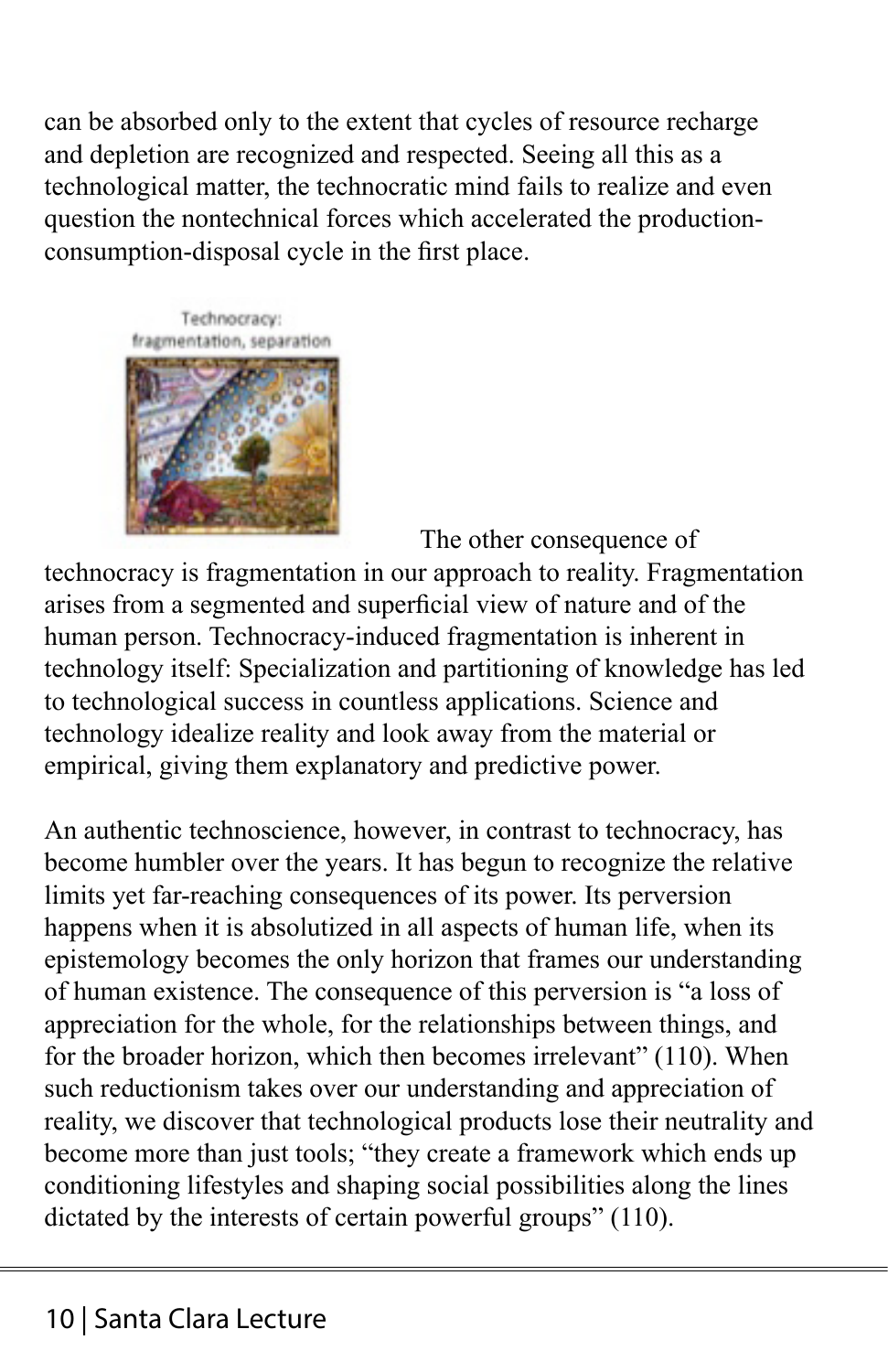Such a specialized and segmented framework makes it difficult to address environmental issues that are not just technical or physical but inherently social as well. Here social is taken to include the political, economic, and cultural domains of human interaction. These socioenvironmental concerns cannot be compartmentalized in neat selfcontained boxes; such concerns arose out of the complex interaction of domains whose boundaries are porous to each other.

Even at the level of the merely physical or material, separation makes it difficult to deal with socio-environmental concerns. We see this in the reality of externalities: the costs of our activities that are assigned or transposed to other places and social groups. Externalities occur when we benefit from consumption while disregarding and thus exporting the production and disposal costs out of our boundaries. A technocratic view of the world is inevitably a segmented one. If our field of vision is segmented, we will not see or want to see that what is external to one is internal to another.

A subtler instance of fragmentation from technocracy arises with the separation that happens at the level of the nonmaterial. At this level, separation or dichotomy is possible between the worlds of matter and spirit, a breach that is not always antagonistic but even polite. Such a dichotomy can lead to matter alienating spirit, and thus to loss of a sense of the sacred in material reality, the erosion of a sense of mystery and the sacramental. And even in those contexts where we can assume the presence of faith, a subtle separation occurs between faith and that collective and cultural expression of faith, which is religion. This only leads to a progressive privatization or discretization of faith (i.e., seen entirely as spirit), which eventually divorces it from social responsibility (i.e., seen entirely as matter).

The indications of this technocratic fragmentation and separation are "environmental degradation, anxiety, loss of the purpose of life and of community living" (110).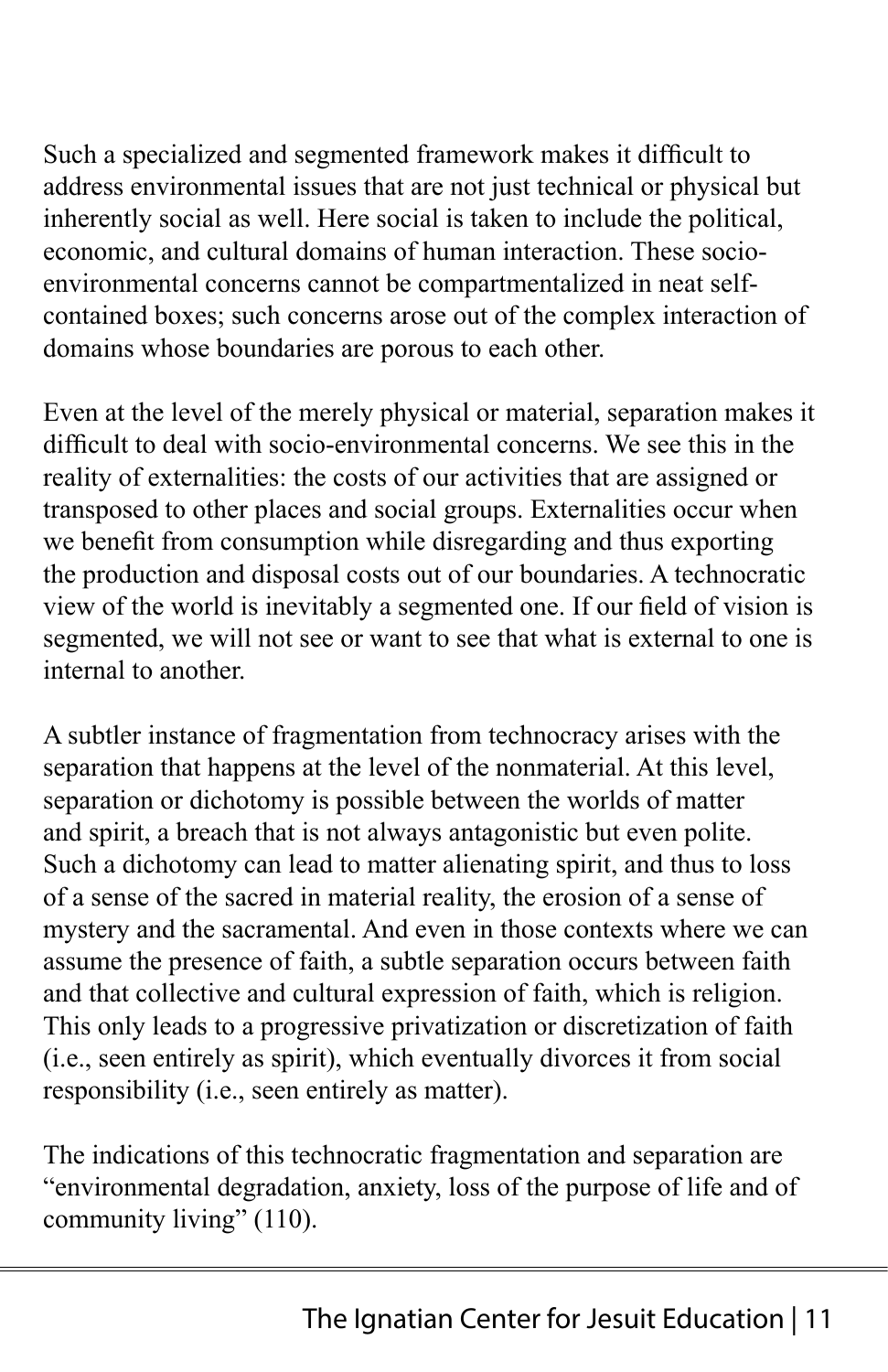### 2.2.Misguided anthropocentrism

Misguided anthropocentrism

· False superiority (human exceptionalism)





Aside from technocracy, the other

root cause of the environmental crisis is misguided anthropocentrism. This manifests itself in two schizophrenic movements that pull us to either overvalue or undervalue the worth of human beings in the universe. The first movement is characterized by human exceptionalism—a false sense of superiority that sees "no intrinsic value in lesser beings." The tragic consequence of excessively esteeming human capacity is domination and a utilitarian mindset, or the "Promethean vision of mastery over the world" (116). Human exceptionalism has deflected our interpretation of the Genesis mandate of dominion (Gen 1:26) from its true meaning of stewardship to an arrogant sense of domination.

On the other hand, a second polar movement pulls us away from our unique worth and dignity: false mediocrity. Sensing nothing special about us, seeing human beings as "simply one being among others, the product of chance or physical determinism (118)" could arise from a neo-Copernican grasp of the scale of the universe, its general direction, and our apparent inconsequential location in such a vast universe. Or it could come from a narrow or reductionist Darwinian take on the biological evolution of creatures on this planet. A broader vision of reality would evoke humility and wonder. However, a narrower biocentric or cosmocentric view (i.e., one that dislodges the anthropocentric idea) would generate only indifference or an abdication of human responsibility. Once we lose esteem for ourselves and devalue what we are capable of, we lose esteem for others, especially the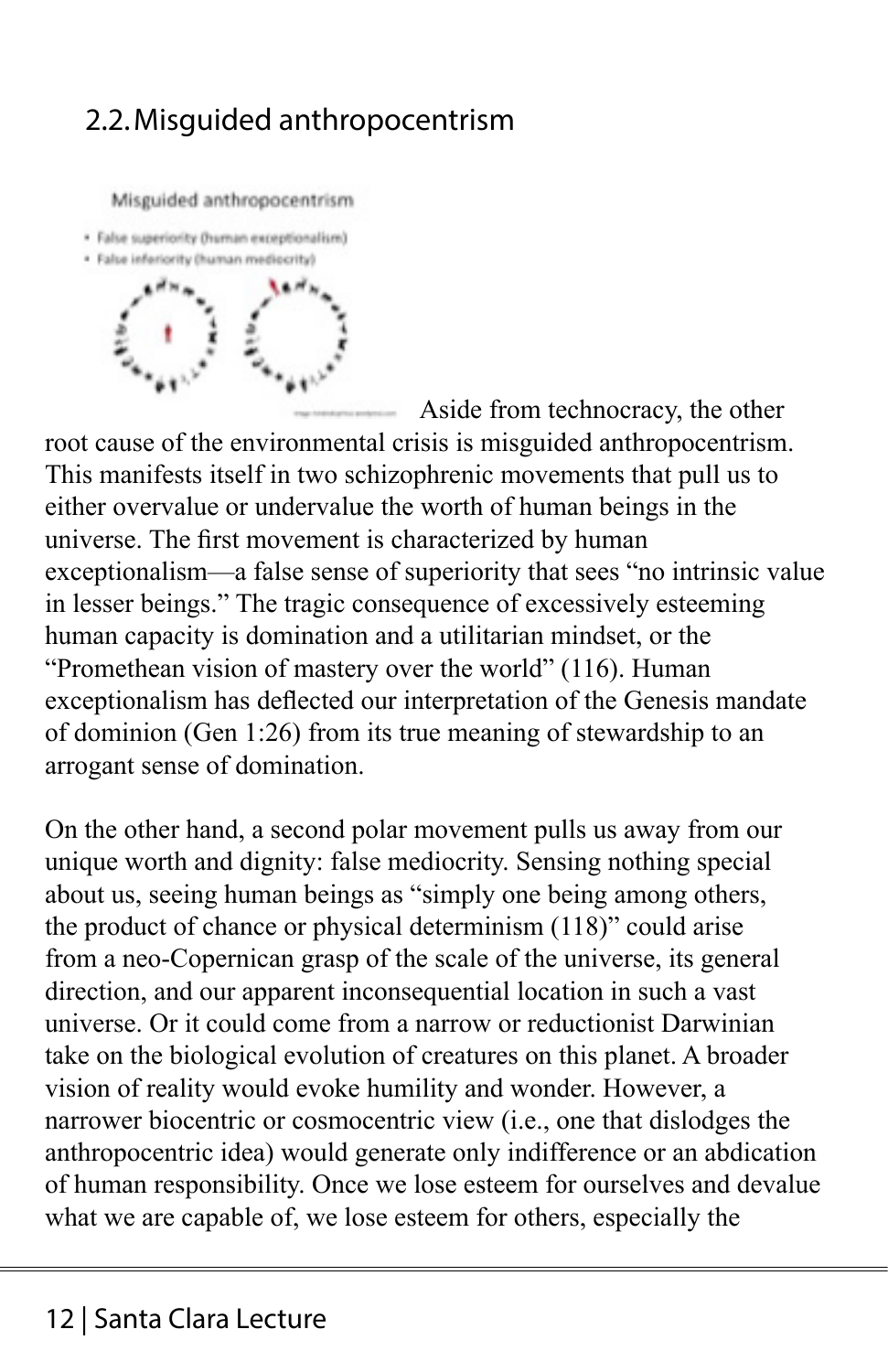vulnerable. When we lose esteem and compassion for human persons, especially those at the margins, it is a short step to losing our esteem for other creatures and the environment.

Both polarities lead to pathological approaches to the environment. Both are reminiscent of the tragic tendencies of practical relativism, where the worth of things and persons becomes relative to one's own needs and interests. The relativizing of the human, whether by utilitarian action or devalued inaction, eventually relativizes nature, and vice versa.

## 3. Our response and some pathways of hope

Knowing the principal and ultimate roots of the environmental crisis, we discern some responses that can help us overcome the risks of fragmentation and insularity. I suggest for your reflection and discernment four strategic actions in which pathways of hope are embedded: (1) adopting an integral way of looking at things, (2) strengthening leadership of the commons, (3) educating persons and culture, and (4) cultivating an ecological spirituality.

## 3.1.An integral way of looking





An ecology that is integral

recognizes the complex yet real connections among the environment, society (its politics, economy, and culture), and the human person. The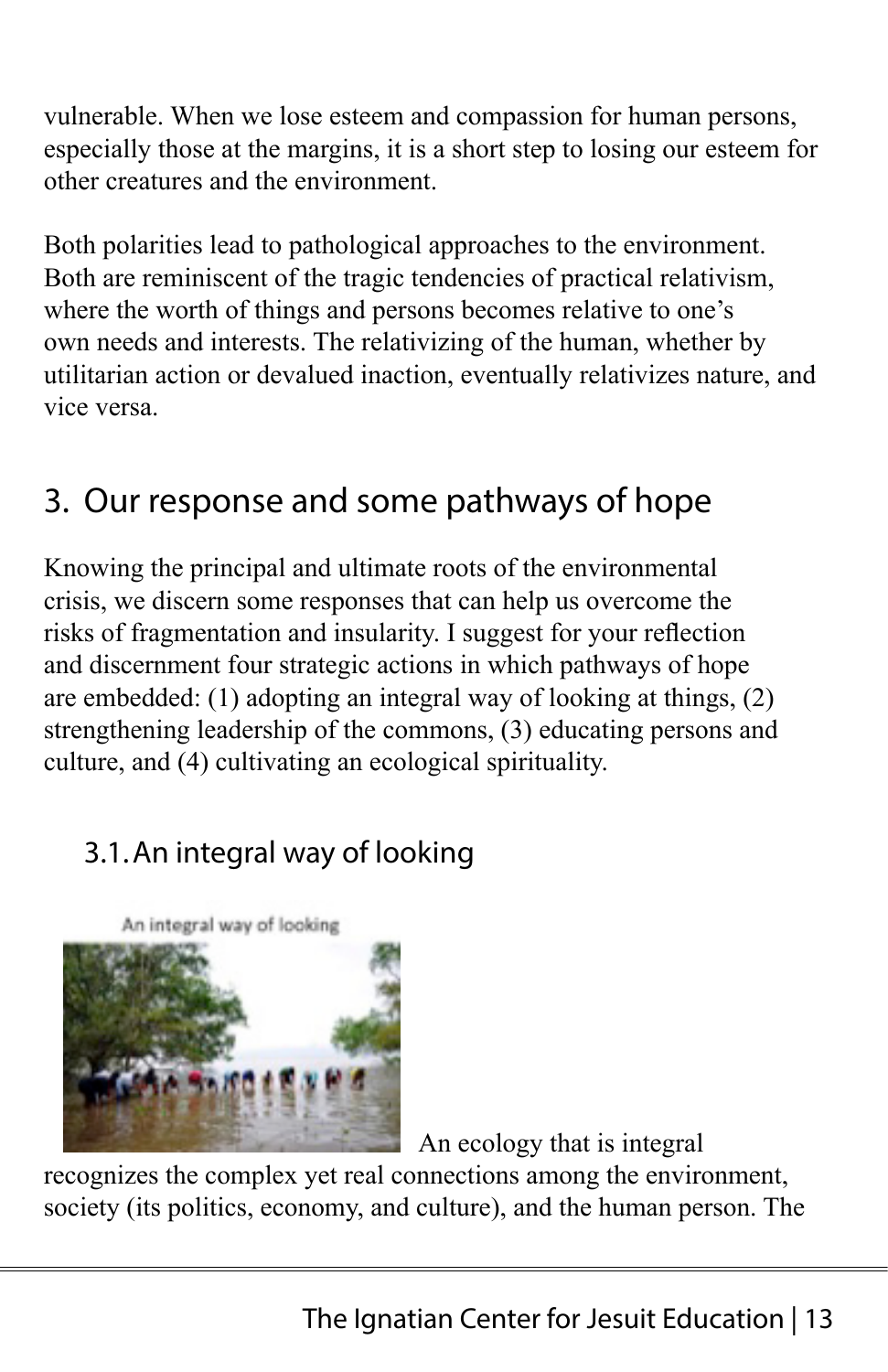ecological crisis is itself caused by frayed connections among these elements. An integral ecology treats environmental problems as social problems, and social problems as environmental ones as well. Solutions are therefore effective only insofar as they are grown from nature and the culture of those affected.

A polluted place is poor, just as a poor place is polluted. Poverty and pollution arise out of the confluence of both social and environmental forces. Rising landfills and carbon levels are not just an engineering challenge but also a social symptom of a "use and throwaway" logic that governs the increasing cycles of production-consumptiondisposal. Such a logic privileges the center over the peripheries, thus marginalizing further both the poor and the environment. For all the material wealth that resides in it, a polluted place is still a place of social deprivation. The poor live at the peripheries where air, water, food, energy, land and shelter conditions are dismal, thus compounding their vulnerability and consequent risk for greater pollution and poverty.

What will help us look at things integrally? One way is to look at how fragmented and segmented thinking has brought us to this mess, as we have shown above in our critique of technocracy and misguided anthropocentrism. Another way is to detect and appreciate the interconnectedness that can still be found in some pockets of paradise around us. Seeing how these vital interconnections strengthen the mutual resilience of ecosystems and social systems helps us take an integral approach to reality.

In our own experience in the island of Mindanao, for instance, we know that it is not enough to protect the complex connections among ecosystems (i.e,. the ridge-river-reef system). The resilience of an entire system also depends on the quality of the social systems (i.e., people and culture) that affect and are also affected by the environment. In such an integral view, ensuring resilience is both an environmental and social task. Thus, for example, mangrove restoration projects in coastal fishing villages can only go so far unless socio-cultural systems are addressed.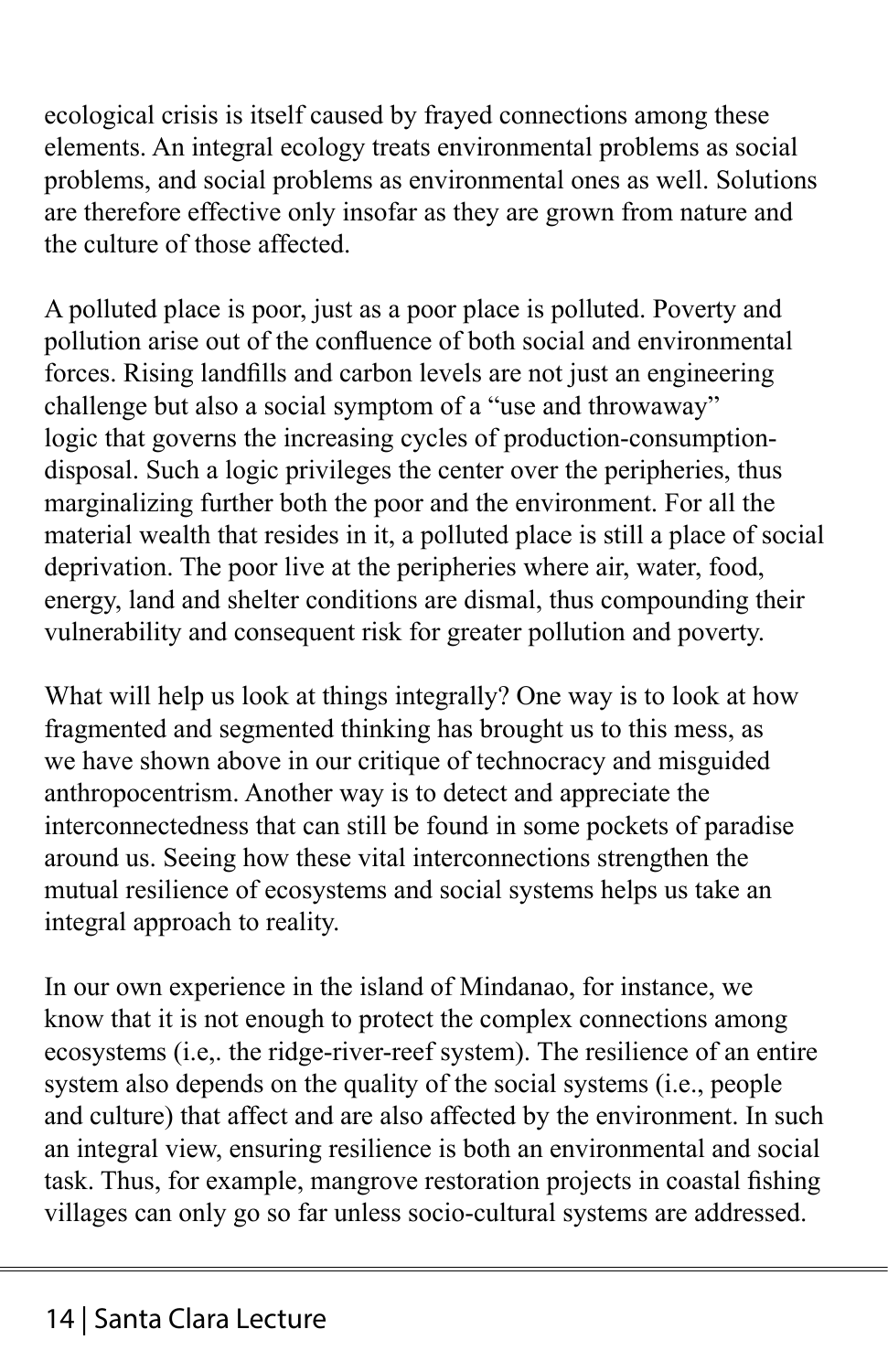While modern society highlights the proper differentiation of autonomous social spheres, an integral ecology seeks to prevent the degradation of this autonomy into antagonism or indifference. An integral ecology recovers our common ground, the things we have lost when we failed to share in a world of differentiation and autonomy.

*Laudato Si'* expresses the hope that we likewise adopt this integral approach to across generations. An impoverished sense of the future would be understandable in subsistence cultures, where it is difficult for the poor to plan for anything at all given how fluid and unpredictable the present is and how present needs are hardly attended to. However, in technologically advanced societies, where the future is very much part of the calculus of planning and progress, Pope Francis reminds us that this temporal solidarity can also be lost to "rampant individualism … connected with today's self-centered culture of instant gratification."

When we speak of intergenerational equity and solidarity, we acknowledge the world as something that "also belongs to those who will follow us." If the world has been given to us, it has been given to us to be shared with others, including those who will come after us. It is this "logic of receptivity" that the Portuguese bishops stress when they tell us that the environment "is on loan to each generation, which must then hand it on to the next" (159).

The individualism that erodes postmodern society is effectively a contraction of our concerns in "space," that is, within the locality of our own selves and of the present. Yet such individualism also segments our sense of continuity in "time"—that is, across generations.

Another way therefore to help us look at things integrally is to care for children, even those who are not our own. A child has a way of awakening us not only to the future or the things that matter, but also to the things that need to be made whole.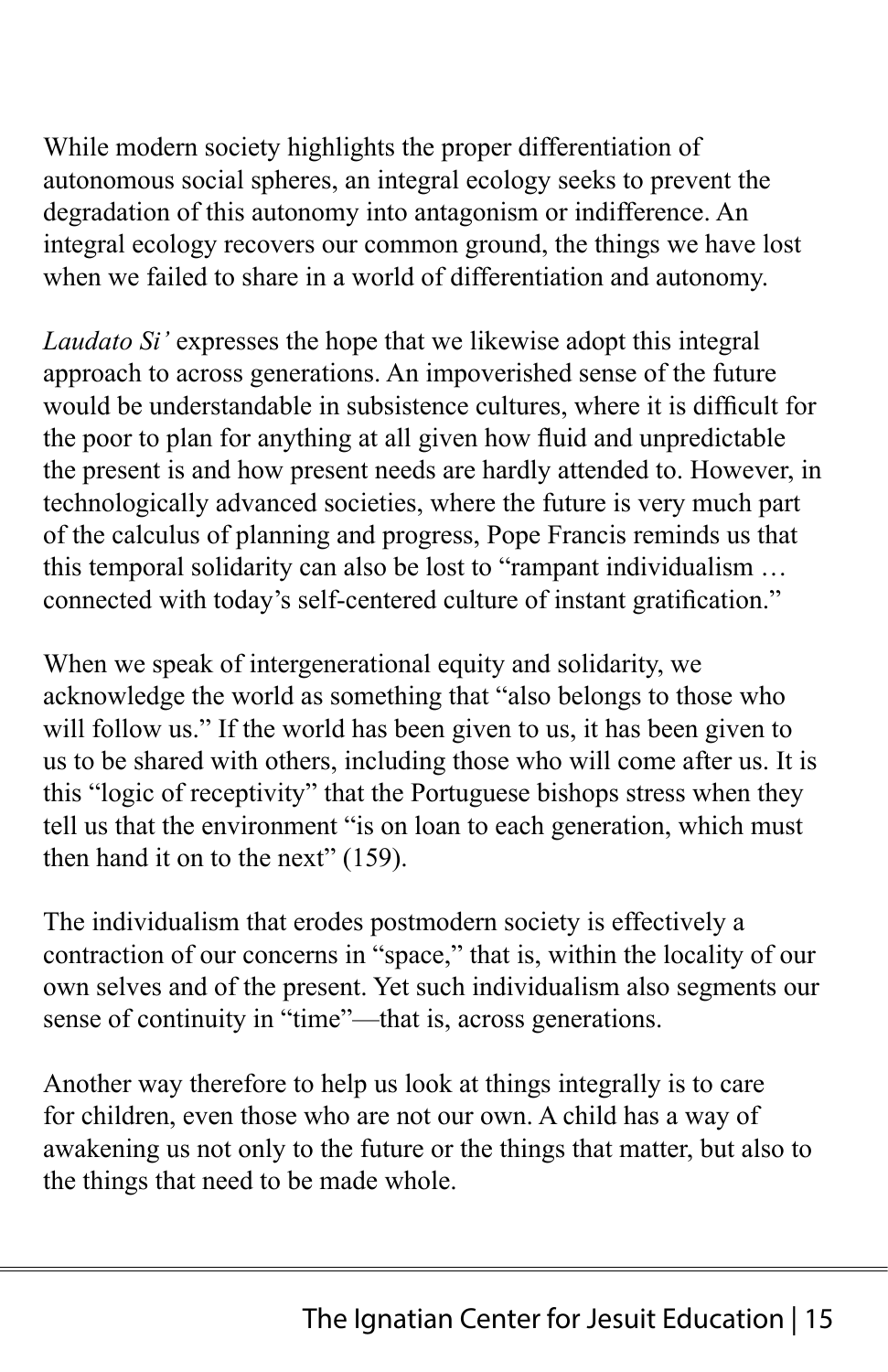## 3.2.Leadership of the commons



The second strategic action that will

help us overcome fragmentation and insularity is the development of leaders who are committed to cultivating and caring for the commons. For this to happen, it is important for us to relearn to appreciate and defend the value of the commons—those spaces we need to share and even create to sustain and enrich life. Examples of the commons are streets, parks, electrical power, shorelines, the atmosphere, water reservoirs, and even restrooms.

Often such public spaces are brought under the charge of government. While the public responsibility of government is important, true citizenship entails other social sectors (e.g., the private sector and civil society) assuming responsibilities, albeit differentiated, in caring for the commons. The environmental crisis has shown that governments alone have not been capable of addressing the concerns of the global commons.

Leadership is eventually about gathering and mobilizing people for the common good. Grouping themselves according to some collective good, people agree to be bound by some common ground: shared experiences, values, and spaces (e.g., a home, school, country, or world) that define their identity and purpose. Any leader of the commons has to consider this multiplicity of citizenships or the different senses of belonging that people cultivate. The challenge of leading the commons is to confront this plurality of citizenships and forge a common identity and sense of purpose among people and groups, or in the case of the global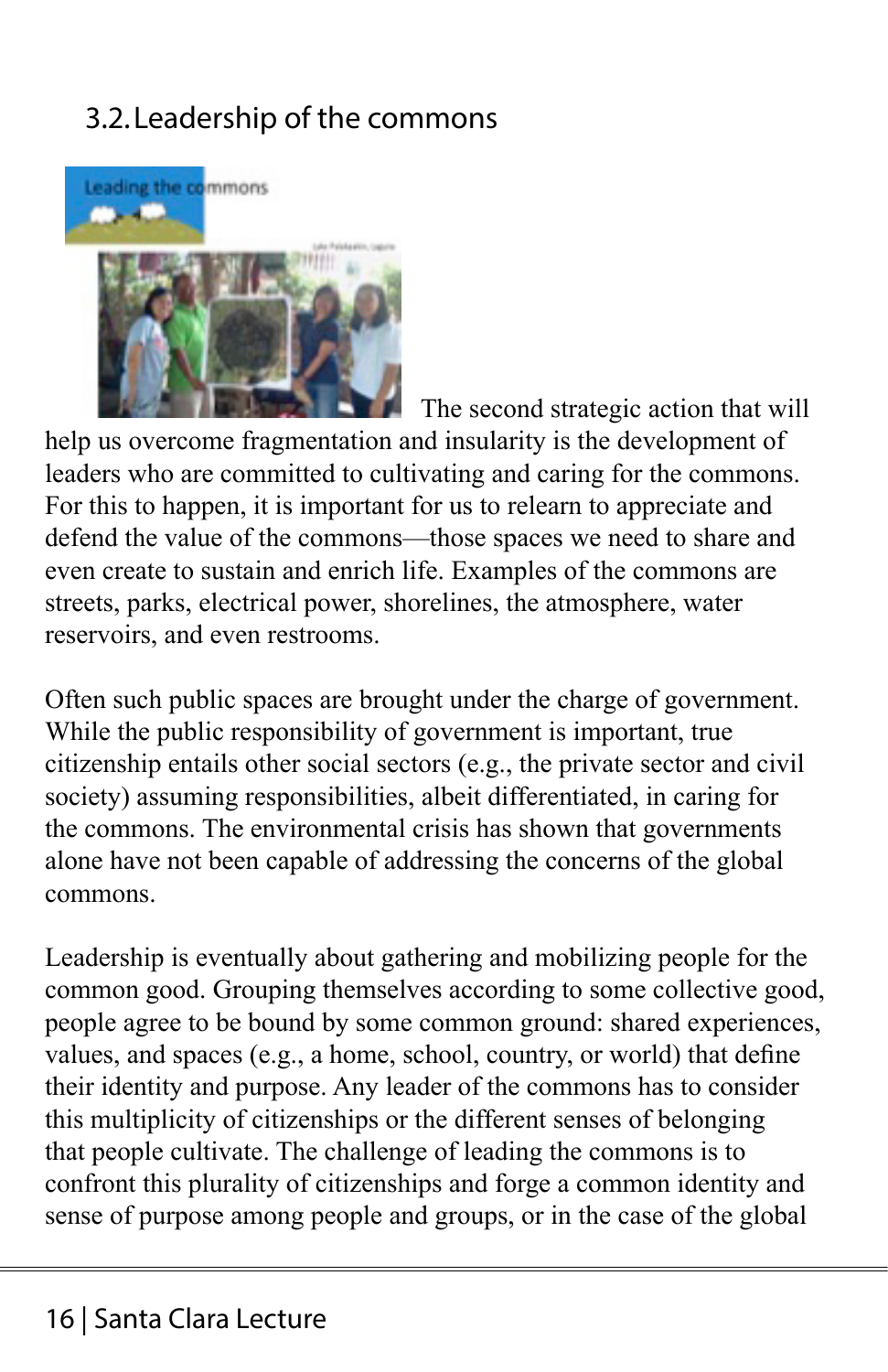commons, among members of the community of nations.

Even at the international level, what remains problematic has been a lack of political will in which countries give their national interests precedence over the global common good. Meanwhile, we see the weakening of nation states in the face of greater economic and financial clout wielded by transnational actors. Thus Pope Francis cites the need for "stronger and more efficiently organized international institutions" composed of representatives fairly chosen from the nation states and with power to enforce agreements (175).

At the national and local levels, Pope Francis notes the "myopia of power politics" (178).

The limited time horizons of political authorities make it difficult to address socio-environmental issues that are long-term and beyond the local. Continuity can be maintained by applying "pressure from the public and from civic institutions" (181). This ministry of pressure is one important role we in civil society—which includes those in educational institutions—can assume. We can help create and sustain better practices and polices beyond the lifetimes of political authority. One role for us therefore is to lead and sustain the pressure on decision makers, even as we pass on this mandate of collective pressure to the generations. As members of the educational community, we exercise leadership through our continuing articulation of the long-term common good and its attendant values and goals that we believe should underpin the decisions made in the public and private spheres.

In the private sector, especially as it concerns the economy, Pope Francis notes that "politics and the economy tend to blame each other when it comes to poverty and environmental degradation. It is to be hoped that they can acknowledge their own mistakes and find forms of interaction directed to the common good" (198). In the private sector, shared leadership of the commons can mean revisiting the social role of business, the kinds of jobs it generates, its socio-environmental impact, and wider responsibility to society as well. Within the ambit of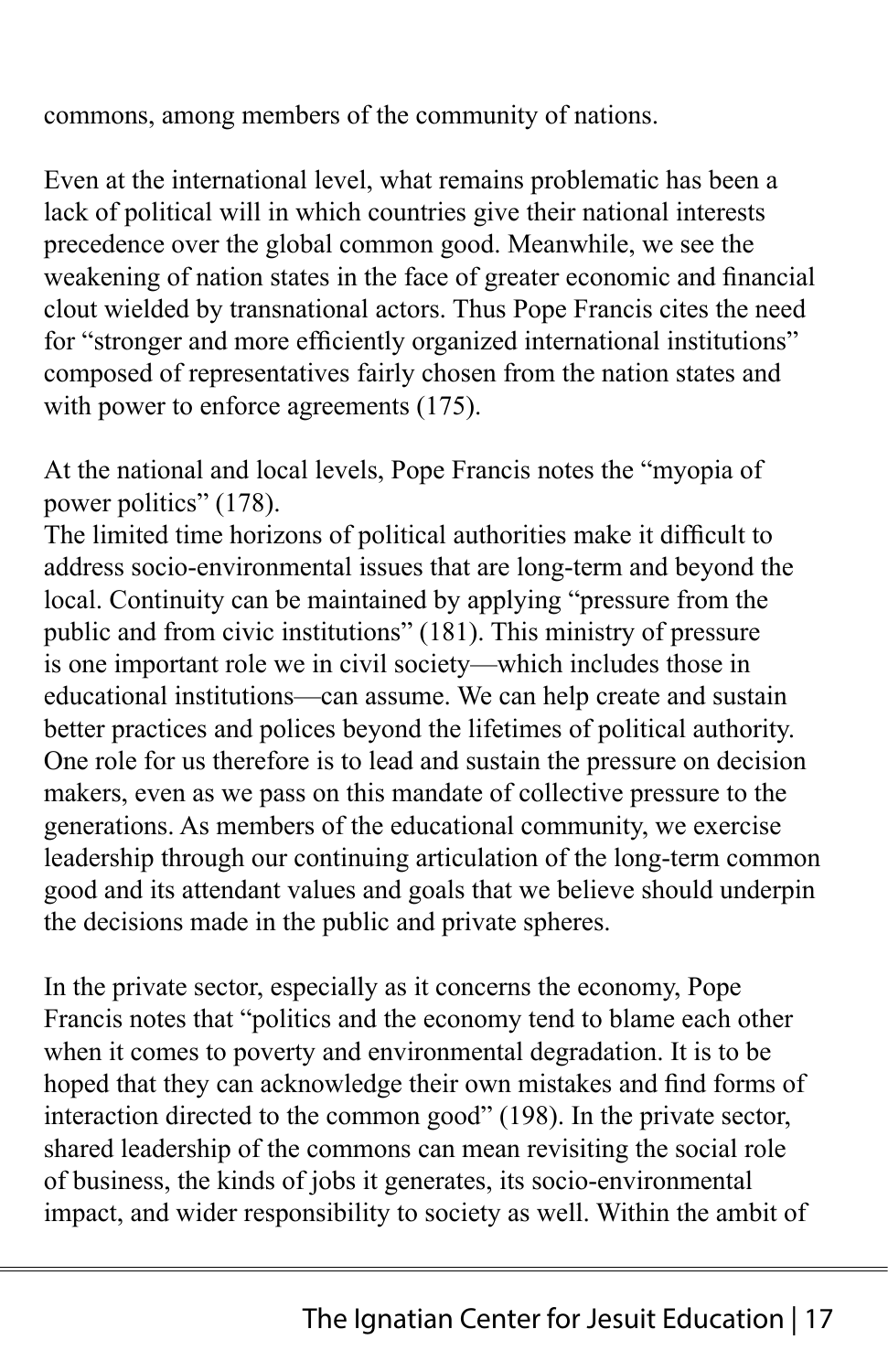the common good, private businesses can widen their accountabilities to include not just their stockholders but those who hold a stake beyond direct equity in the company. More than just corporate social responsibility, the concept of shared value is a powerful way for the private sector to exert its leadership in caring for the commons and for communities. Shared value is about "companies creating measurable business value by identifying and addressing social problems that intersect with their business" (www.sharedvalue.org). The initiative of sustainability reporting—reporting not just on financial returns but on a company's so-called "triple bottom line" (i.e., people-planet-profit)—is another step aligned in this direction.

Another configuration that we have seen especially in emerging economies with weak public institutions is the partnership between government and the private sector in various development and infrastructure projects. Such public-private partnerships, which harness the efficiency of the private sector and the public resources of government, have the potential of increasing the engagement of the private sector in caring for the commons.

When it comes to leading the commons, the kind of leadership that is most effective is participatory: leadership that listens and actively engages the stakeholders of the shared resource. The primary act of such participatory leadership is dialogue. In fact, dialogue is the common thread that binds the different lines of approach and action that have been drawn up in *Laudato Si'* (Chapter Five). This is not surprising since Pope Francis has always been a strong advocate of the value of encounter.

Thus leadership of the commons is about facilitating and presiding over the dialogue that is essential when dealing with shared resource concerns. We overcome myopia and insularity by engaging each other in dialogue. The quality of dialogue depends on mutual listening, openness, and respect. Dialogue goes beyond the mere exchange of ideas, which does not always bring about action. It enables us to see and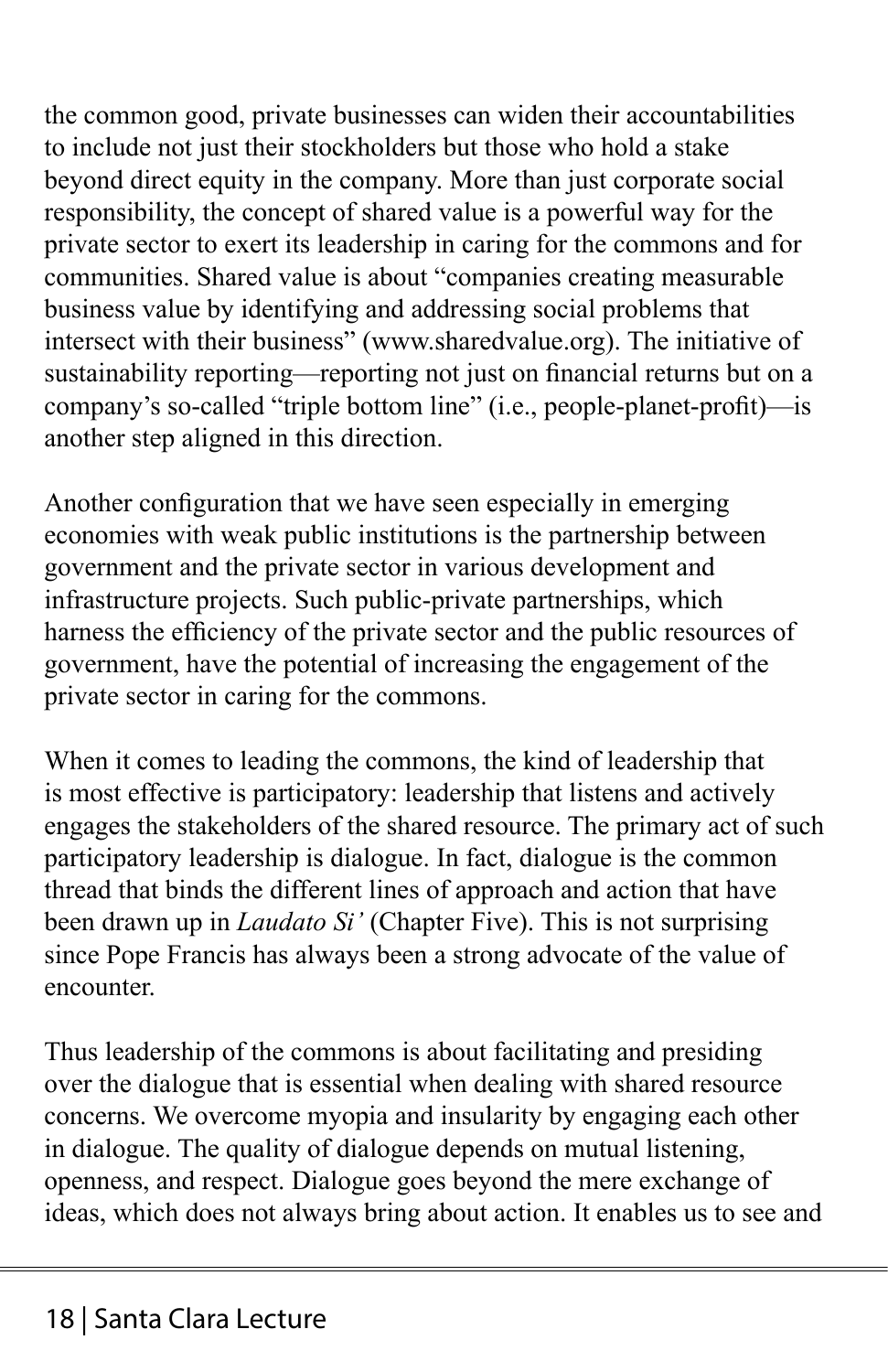be challenged by other perspectives and values, including the long-term and larger issues critical to caring for the commons. Dialogue does not happen without leadership to mediate and sustain the conversation on the commons.

Leading the commons also demands astute awareness of the tragedy of the commons (described by Garrett Hardin), which is a painful outcome of fragmentation and insularity. Tragedy of the commons means the eventual depletion of a shared resource when users act individually and rationally out of self-interest. The rational calculation is made from an appraisal of the individual benefit that accrues to the user, a benefit that initially outweighs the cost of self-interest since that cost is shared by everyone in the group. A leader of the commons detects this self-destructive tendency, mobilizes correct information, and institutes effective governance to avoid the tragedy.

Our experience with the fisherfolk of Lake Palakpakin illustrates this tragedy in action. Our scientists, led by Dr. Greg Tangonan, recently emailed me the following:

> Early on [we] told the fisherfolk they only had life supporting oxygen down to 2 meters, while their cages were stocked for 4 to 5 meters. We measured the data and shared it publicly in a get-together. Mang Pando expressed shock; they never knew that the deck was stacked against them. They bought enough fish for a full-size fish cage 4 to 5 meters deep and 10 x 10 sq. meter wide. But the data we showed said they have just barely enough good oxygen to 2 meters. We show it is virtually zero below 2 meters. A good lake would have oxygen down to 10 meters. This lake is fouled with uneaten fish food, fish, and human waste …

They reduced their stock, started to think about over feeding, and appreciated our data. But [we] will never forget the look of utter defeat in his eyes (email correspondence March 25, 2016).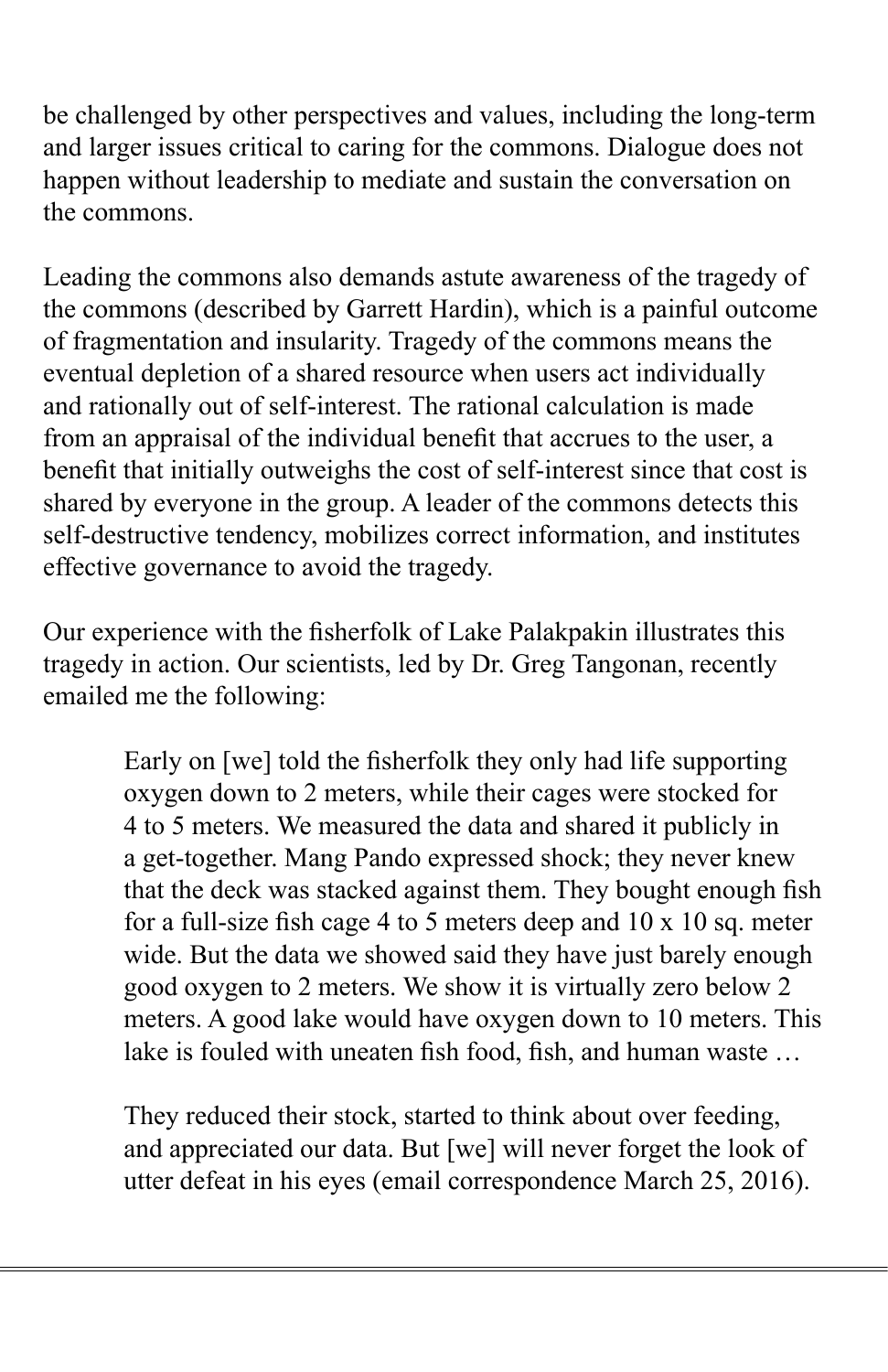From this experience, we know that it will take more than just correct scientific data to avoid further tragedy. Leadership of the commons entails sustaining effective social organizations, training decision makers and stakeholders, overseeing dialogue and mediation, in addition to ensuring timely information on the integrity of the commons.

## 3.3.Educating persons and cultures



Form the whole person

Any attempt to uproot the principal causes of the ecological crisis has to include the strategic transformation of mindsets and the culture that arises from and sustains these mindsets. The effective transformation of persons and cultures is the ultimate mandate of our third strategic response, environmental education.

Education's aim is not just to impart information and knowledge but also to cultivate good habits and virtue: certain ways of acting that can bring about real transformation of persons and cultures for the greater good of the environment and society (211).

In *Laudato Si'*, the goals of environmental education are listed thus: "scientific information, consciousness-raising and the prevention of environmental risks … a critique of the "myths" of a modernity grounded in a utilitarian mindset (individualism, unlimited progress, competition, consumerism, the unregulated market) … [the restoration of] various levels of ecological equilibrium, establishing harmony within ourselves, with others, with nature and other living creatures,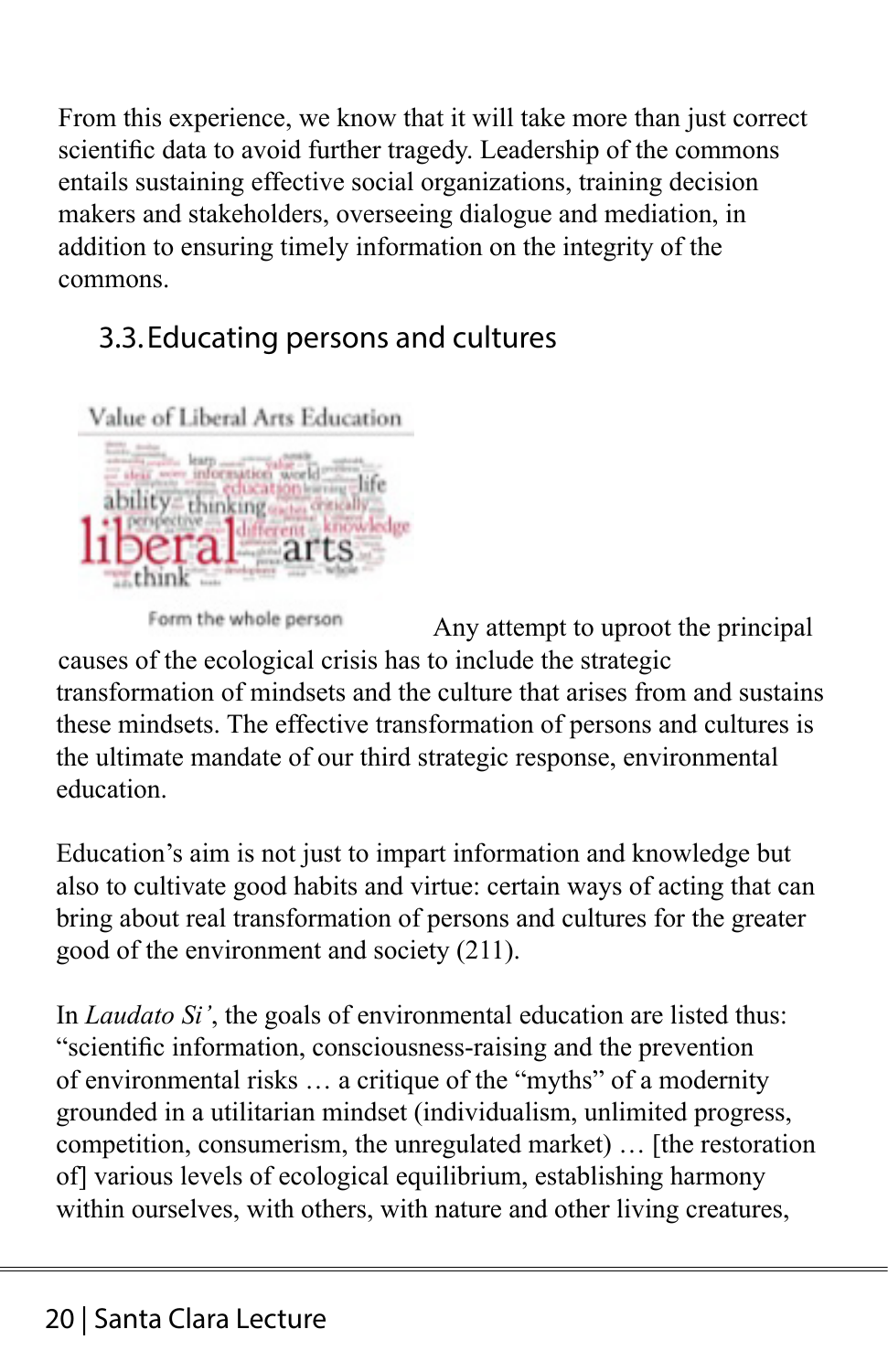and with God … [facilitating] the leap towards the transcendent which gives ecological ethics its deepest meaning" (210).

To that list, I would add the following: 1) whole-person formation, 2) strategic thinking (i.e., including systems thinking and interdisciplinary approaches), and 3) values formation.

In whole-person formation, the goal is to open the person to the multifaceted richness of life. Beyond the honing of professional competence, education's central task is:

> to implant a will and a facility for learning; it should produce not learned but learning people. The truly human society is a learning society, where grandparents, parents, and children are students together. In a time of drastic change it is the learners who inherit the future. The learned usually find themselves equipped to live in a world that no longer exists (Eric Hoffer, *Reflections on the Human Condition*, 1973).

A liberal arts and sciences education provides a sound foundation to whole-person formation through its time-tested educational outcomes, which are critical and creative thinking, ethical reflection, aesthetic appreciation, clarity of communication, and the love of learning. Such a foundation stops the gradual fragmentation of knowledge and information, which "can actually become a form of ignorance, unless they are integrated into a broader vision of reality" (138).

Second, by strategic thinking, I mean the work of understanding how inextricably linked systems produce compounded effects. Such higherorder thinking uncovers the nonlinear ways in which systems and their components interact to create the complex impacts in nature and society we see today. Strategic thinking aims to understand the temporal and spatial interplay of our culture-bound actions in order to transform them for the strategic and common good. It also includes stimulating and adopting interdisciplinary approaches to the multilayered and intractable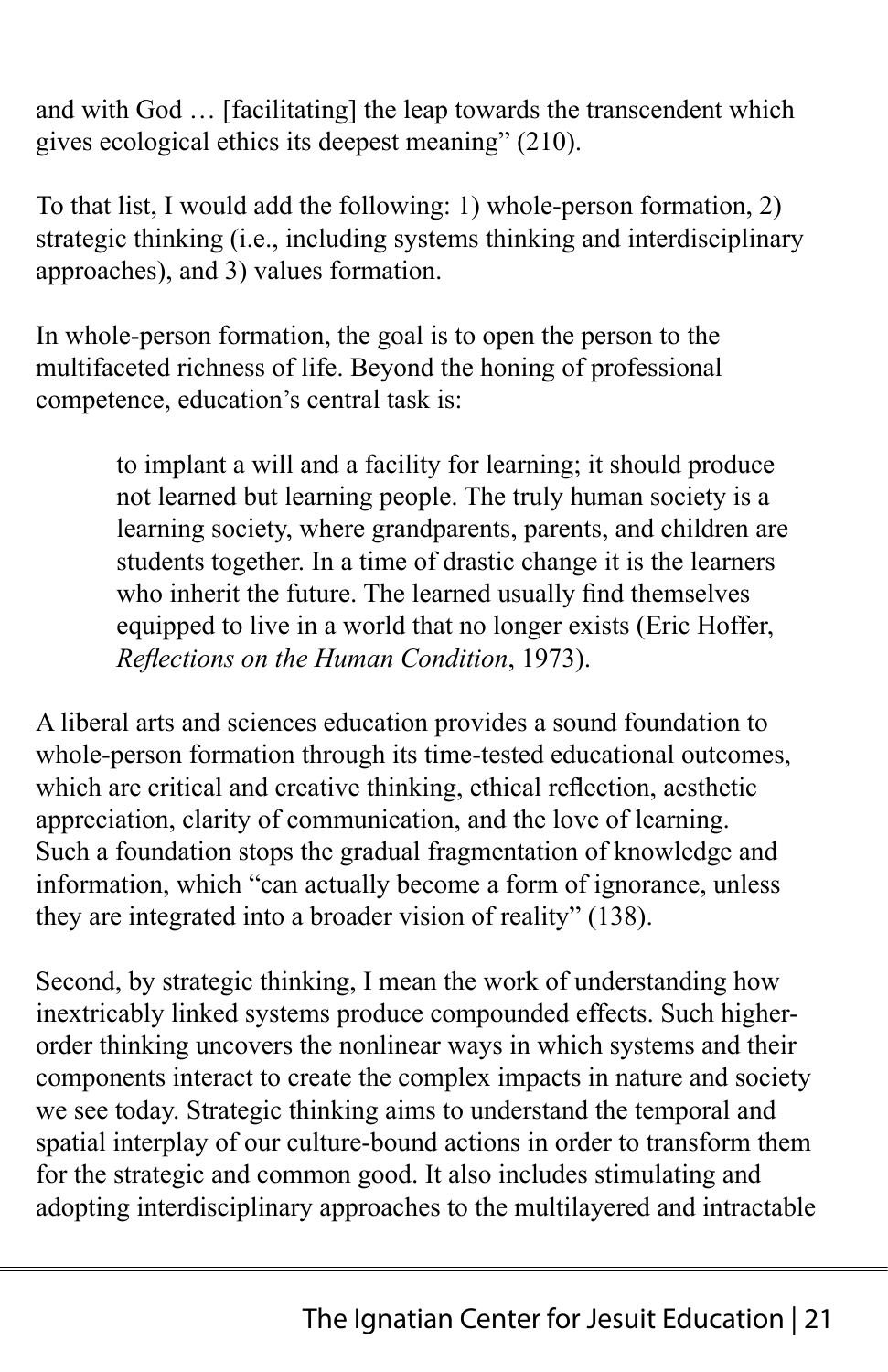concerns of our time. In such networked modes of education, the talents of the disciplines are recognized, gathered and brought to bear on these complex concerns.

How does strategic thinking look in practice? For instance, on an ecological issue such as urban congestion and living, science is mobilized to understand material causality, to model the future, and invent sustainable solutions. These solutions take in social considerations such as the planning and execution inputs of the management and social sciences. The articulation of ecological issues, as well as the communication of solutions, is strengthened through culture, the arts and the humanities, which enable us to recover our sense of beauty, meaning, urgency, and so on. Such an interdisciplinary approach requires educators and learners to be "multilingual"—that is, conversant at least in the basic vocabulary of the other disciplines.

Third, by values formation, I mean the cultivation of the enduring virtues of selflessness and sacrifice through the appreciation of authentic beauty, the worth of the commons, and the dignity of persons and of creation. Values formation eventually widens our embrace from a love that is interpersonal to love that is social (231).



Social love is not always

straightforward, because it is extended to persons and groups we have yet to know but with whom we share the table. (It also includes future persons.) Nonetheless, it is real and evident in deeds that "devise larger strategies to halt environmental degradation and to encourage a 'culture of care' which permeates all of society" (231). We are capable of such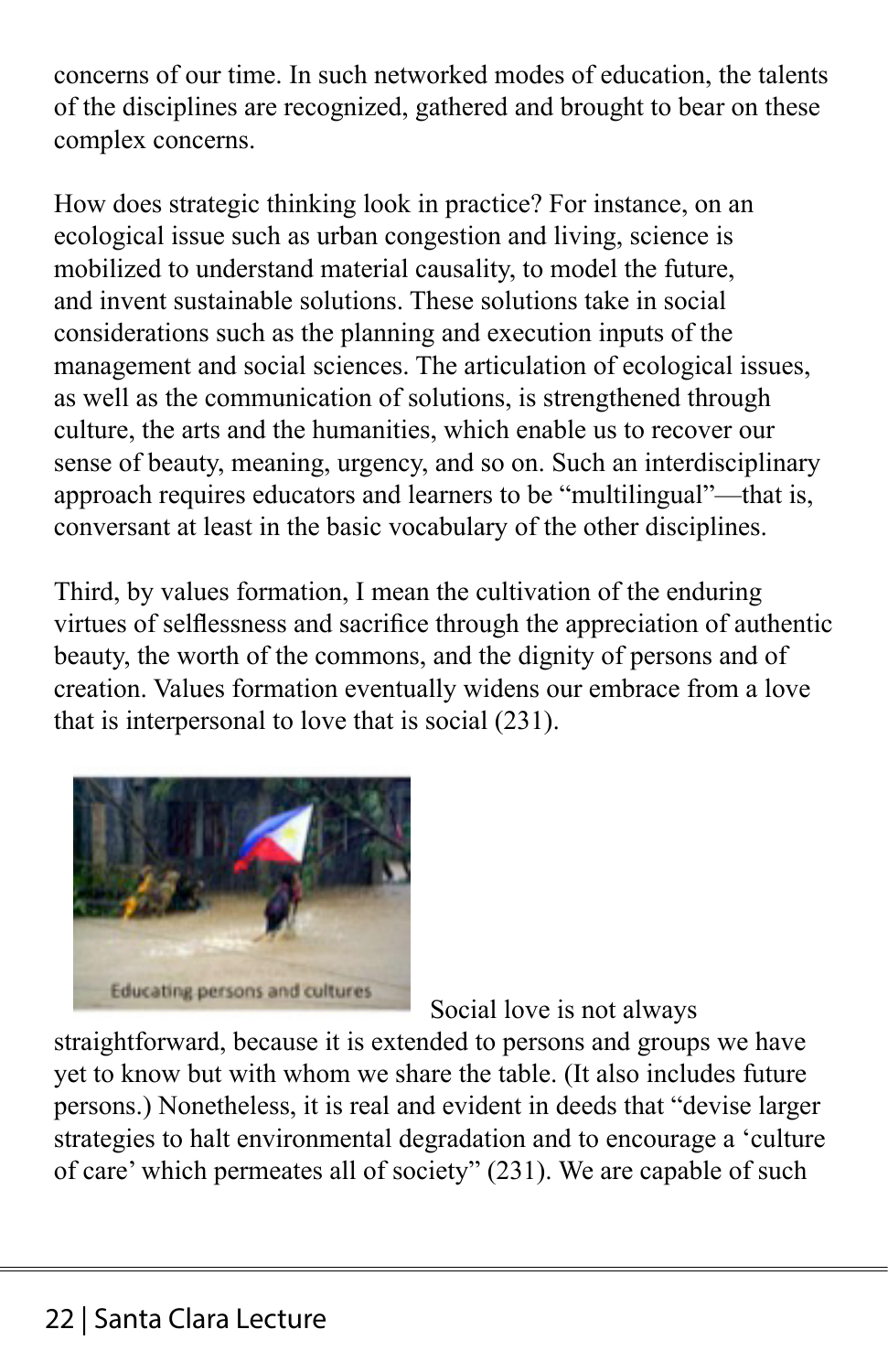deeds. Witness our positive experience in some international efforts, such as the Basel Convention on hazardous waste, the Convention on endangered fauna and flora, and the Vienna Convention/Montreal Protocol on the ozone layer (168). More recently, the 2015 climate conference in Paris has given us some hope that the Intended Nationally Determined Contributions of the parties just might go beyond good intentions in the global effort to stabilize our climate.

Values formation is thus more than just cultivation of personal and interpersonal virtue. Educating persons and cultures includes deepening our multiple yet converging citizenships, our sense of belonging and communion, our notion of shared risk and responsibility, and our collective sense of integrity and meaning as human beings.

## 3.4.An ecological spirituality

Ecological spirituality gives us a vantage point with which to view the entire tapestry of our relationships. It enables us to see that the unraveling of our connection to the transcendent has a way of unraveling as well our connection to our own selves, our neighbor, and to creation. We can overcome fragmentation and insularity by renewing and strengthening an ecological spirituality that helps us recover our rootedness in God and creation.



The gifts we receive from ecological spirituality include a sense of gratitude and gratuitousness, communion with creation, the conviction that every creature is revelatory of God, and the conversion to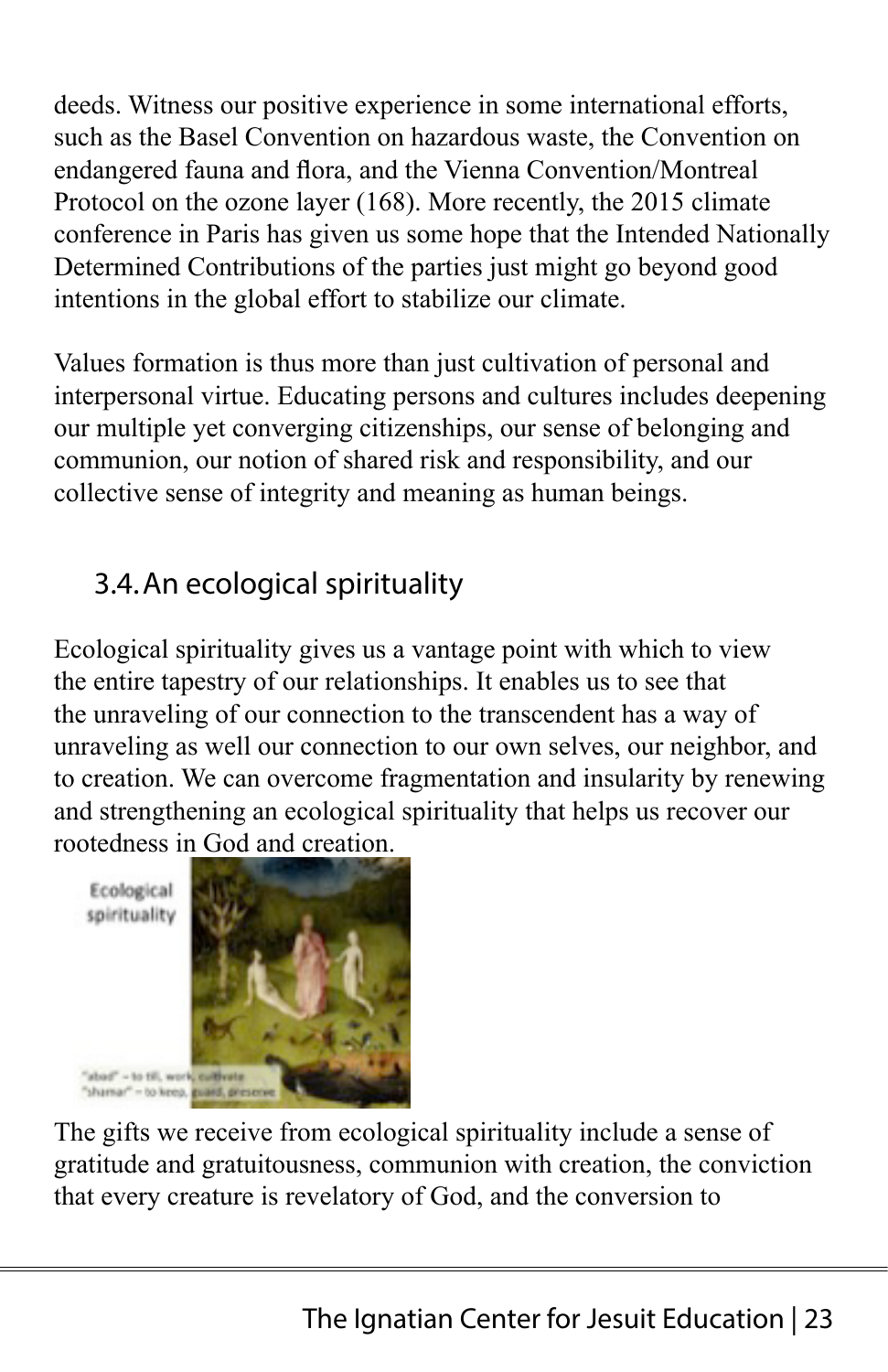simplicity and humility (220-224). These gifts radiate from the central grace of our unique worth and dignity in creation. To the believer, what gives human persons their identity and coherence is the inner conviction of our being created by God in his image and likeness. From this foundational belief, and confirmed in the incarnate likeness of Jesus Christ, the Christian believer sees caring for others and for creation as a privilege and responsibility shared with God.

This fundamental conviction enables us to deepen our understanding of *authentic* anthropocentrism—one that steers clear of the extremes of human exceptionalism and mediocrity. Thus we are able to mean "dominion" over created reality not as domination but as "responsible stewardship" (116). When we see our true place as "cooperator with God in the work of creation" (117), we cannot yield to a false superiority or inferiority in our relationship to the world.

An authentic anthropocentric appreciation of our role and dignity finds cultural expression in the Filipino "*katiwala*," a word to describe someone who is a steward or trustee, a person entrusted with the care of something. The word itself opens up to a worldview that treats life as something that is not one's own, as a gift that is also a responsibility.

Our responsibility in all of creation is found in the Eden mandate of Gen 2:15: "The Lord God then took the man and settled him in the garden of Eden, to cultivate and care for it." The two key verbs here are "*abad*" (which means to cultivate, to till) and "*shamar*" (which means to care, to keep). The former charges us with development—cultivating or working the earth—while the latter charges us with sustainability preserving, caring for and watching over creation.

This twofold mandate to cultivate and care for creation is also seen in the Ark mandate given to Noah: "Take two of every kind … to save their lives with yours" (Gen 6:19). Here the act of taking "two of every kind" and moving them out of harm's way is an active work of cultivation (or of development, if you will), just as saving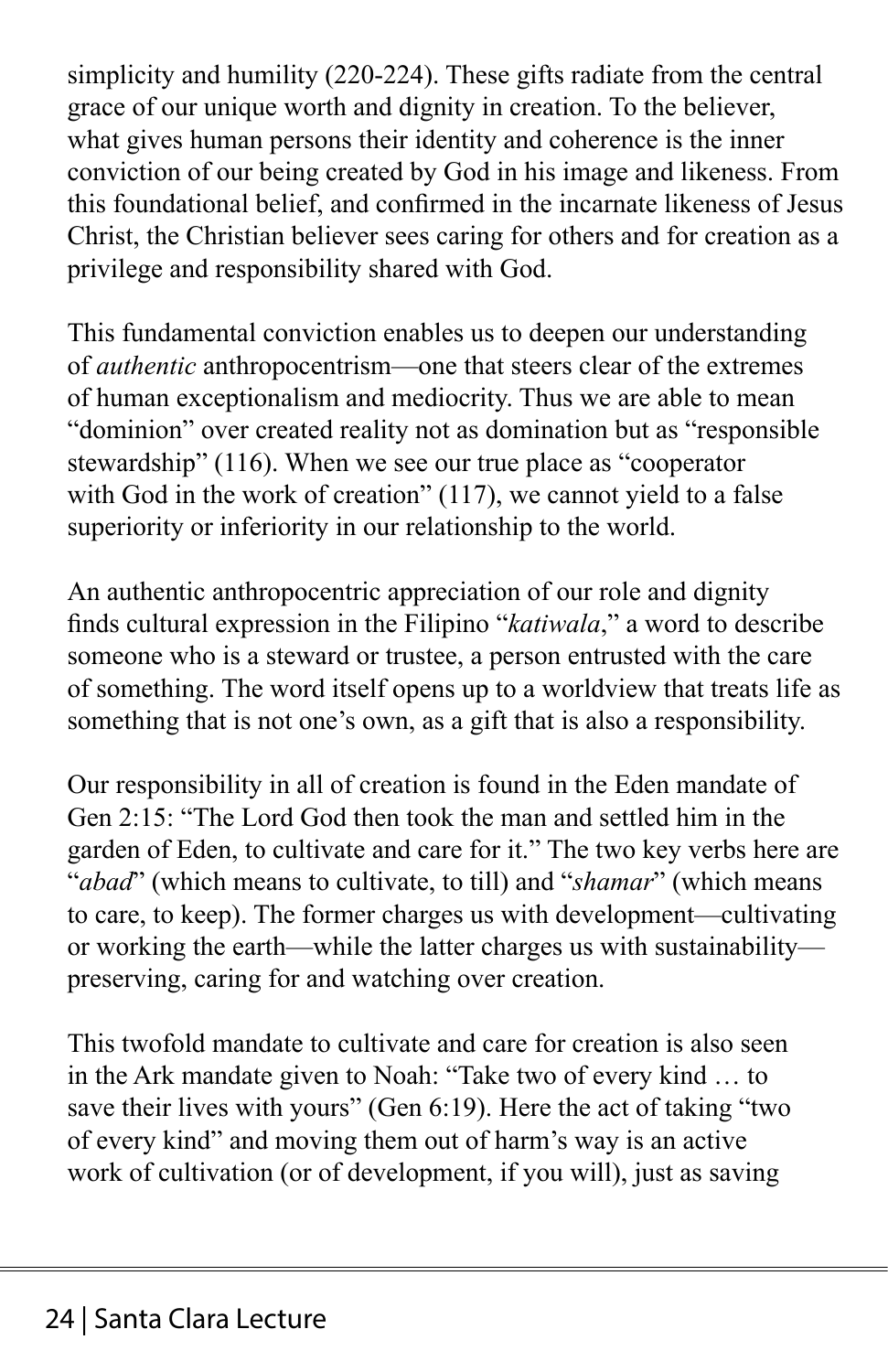"their lives with yours" is an act of preservation and continuity (or of sustainability). The conjunction "with" that connects the lives of creatures with ours also suggests an intimate link between sustainability and solidarity, between keeping or saving creation and being in communion with it.

We hold these two actions of developing and sustaining to be mutually inclusive and not schizophrenic or mutually opposed. We also arrive at a nuanced interpretation of sustainable development, which is not about simply sustaining development but about developing-and-sustaining creation (including ourselves). There is a sense here that we can and ought to develop creation by sustaining it, as well as sustain creation by developing it. There is a recognition here that change has to happen, and it can happen without subverting what needs to remain constant, the rhythms that need to be maintained, without losing our bearings or anchor in our journey of transformation.

Fortunately, ecological spirituality is also found in non-Christian traditions. An ecological spirituality would celebrate those elements in indigenous, non-Christian, and Eastern spiritualities that converge with the Judeo-Christian view of our role and meaning in creation. These common threads are a powerful source for strengthening our sense of solidarity and responsibility in the world today. Pope Francis would urge continuing openness to and dialogue with various sources of wisdom and inspiration that could be brought to bear on the ecological crisis of our time:

> Respect must also be shown for the various cultural riches of different peoples, their art and poetry, their interior life and spirituality. If we are truly concerned to develop an ecology capable of remedying the damage we have done, no branch of the sciences and no form of wisdom can be left out, and that includes religion and the language particular to it (63).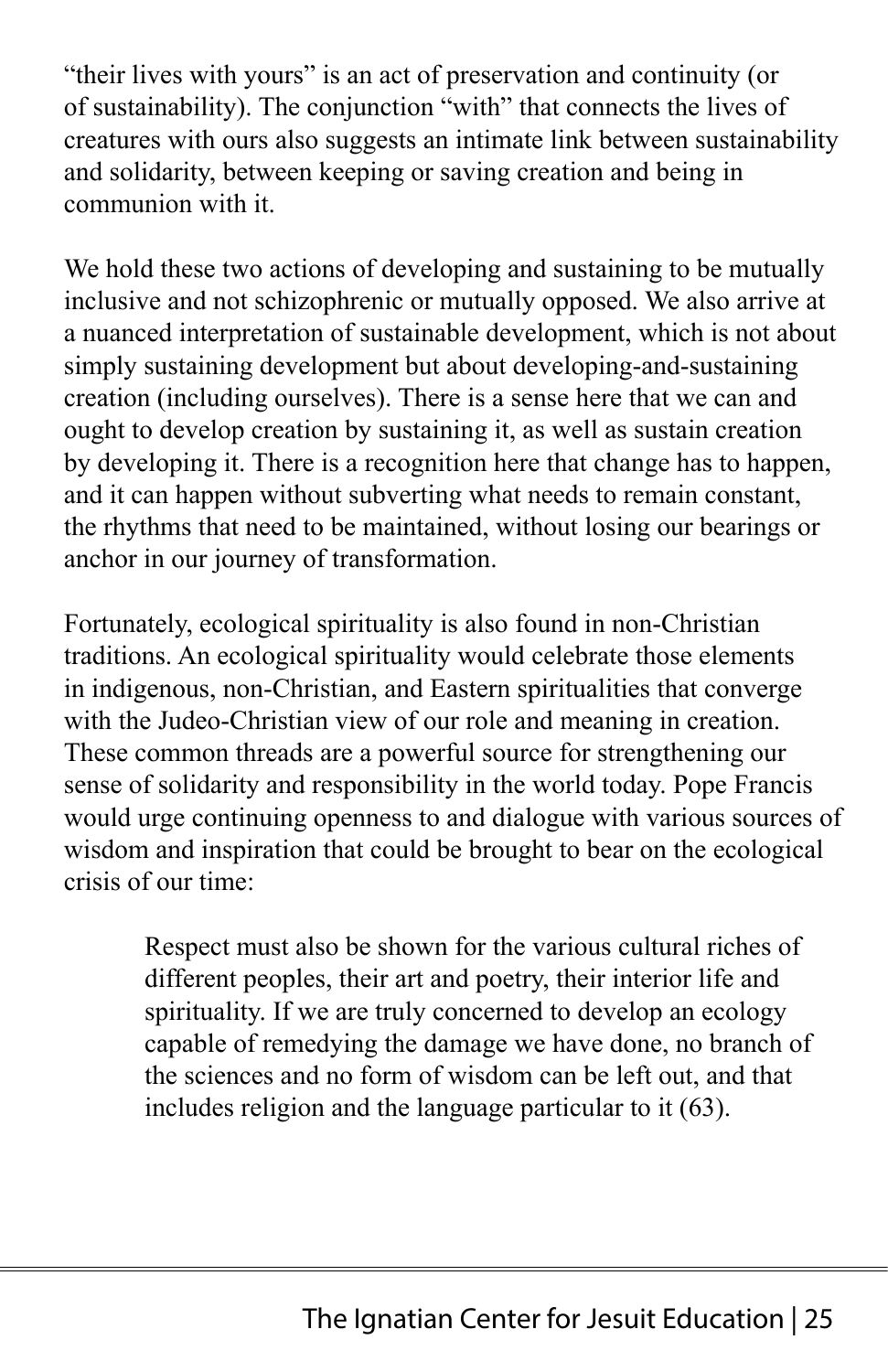

Ecological spirituality

From a Christian perspective, ecological spirituality is able to draw much from a wide spectrum of charisms and spiritualities that continue to enrich Christian faith and tradition. For instance, Pope Francis notes the ethic of "*ora et labora*" in monastic spirituality (126) and the inspiration of simplicity and poverty in Franciscan spirituality (10-12) as Christian elements that inspire our stewardship of creation. Given my familiarity with apostolic or Ignatian spirituality, I can see how ecological spirituality stands to be enriched further by the Ignatian stance of being contemplative-in-action while on mission with Christ to the world.

To be contemplative-in-action is to affirm and engage the world without yielding to the extremes of shallow activism, apathy, or escapism. It does not see the world as irredeemable but privileges it as the locus of God's presence and revelation, and the locus as well of our continuing redemption. To be contemplative-in-action entails both distance/ wonder and engagement/immersion. Ignatian spirituality keeps these two movements from diverging and pulling us apart. They mirror our twofold mandate of tilling and keeping creation, of developing and sustaining the world. To be contemplative-in-action is to place ourselves constantly before something or someone larger than us (in a stance of adoration) and yet be continually engaged in reshaping an incomplete world, including ourselves, according to a shared mission with Christ. The apostolic or Ignatian stance is actually radical in the way it brings these two movements of distance and engagement together.

Lastly, an ecological spirituality leads us to discover our rootedness in God and creation by recovering our sense of sacrament, our sense of the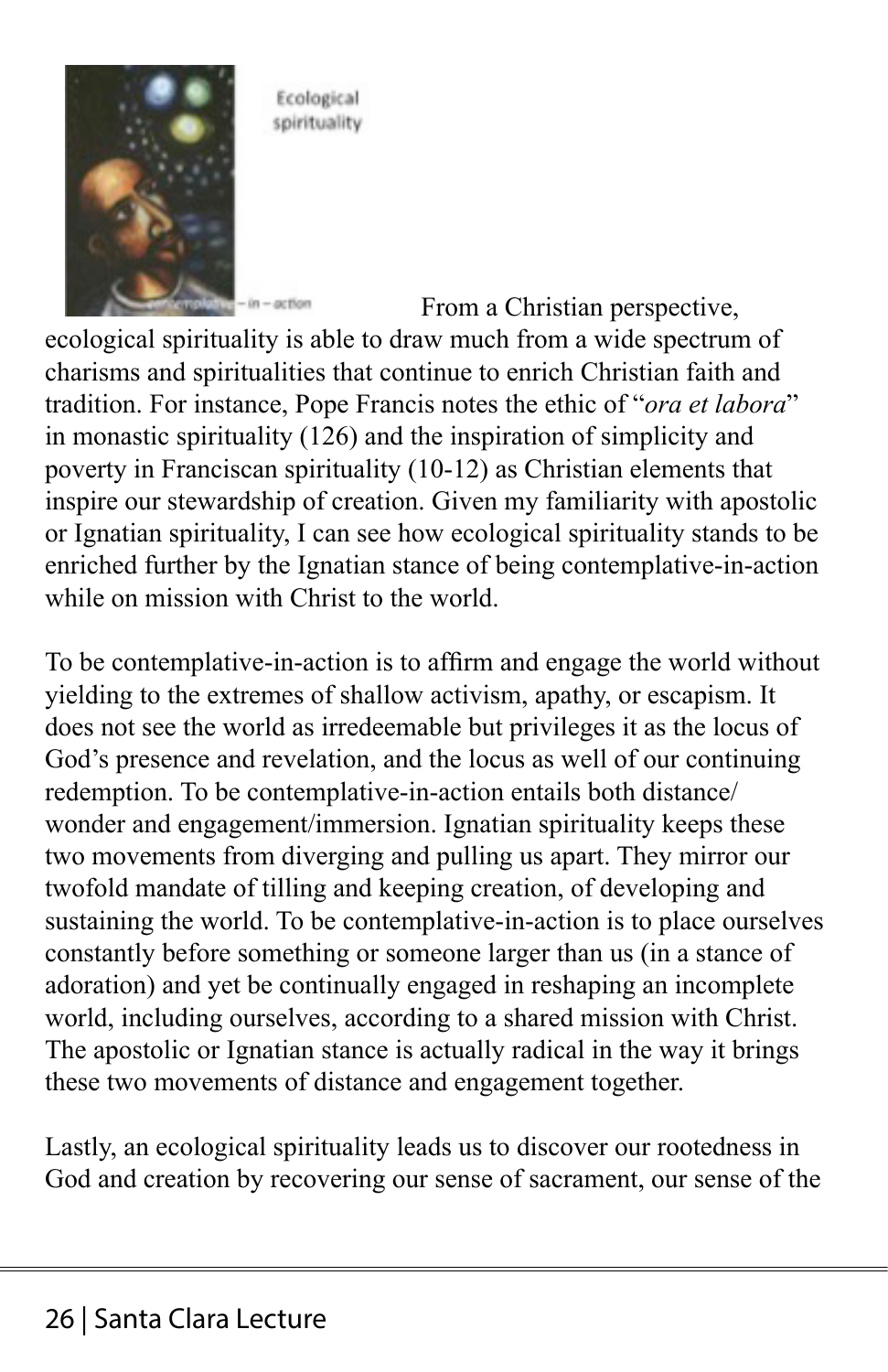sacred in nature, which is enriched by the mystery of the incarnation. "The Sacraments are a privileged way in which nature is taken up by God to become a means of mediating supernatural life" (235). The Eucharist occupies eminent place in this sacramental order where our Lord comes to us "to reach our intimate depths through a fragment of matter … not from above, but from within … that we might find him in this world of ours" (236). An ecological spirituality is thus able to move us beyond the surface of segmented things into the depths of an incarnate love that heals what is broken and keeps us whole.

# 4. Top 10 list of simple steps (to till and keep our side of Eden)

I close with some simple steps we can take to cultivate and care for this garden in which God has placed us. These are by no means exhaustive and are only meant to stimulate us to create our own lists, borne from our own experience and desires. It is my hope that many lists can be generated and shared with others. May such an exercise deepen what we are about, how we are to cultivate and care for our common home.

## 4.1.Say grace before and after meals



Say grace before and after meals.

Pope Francis himself

suggested this simple ritual. "That moment of blessing, however brief, reminds us of our dependence on God for life; it strengthens our feeling of gratitude for the gifts of creation; it acknowledges those who by their labors provide us with these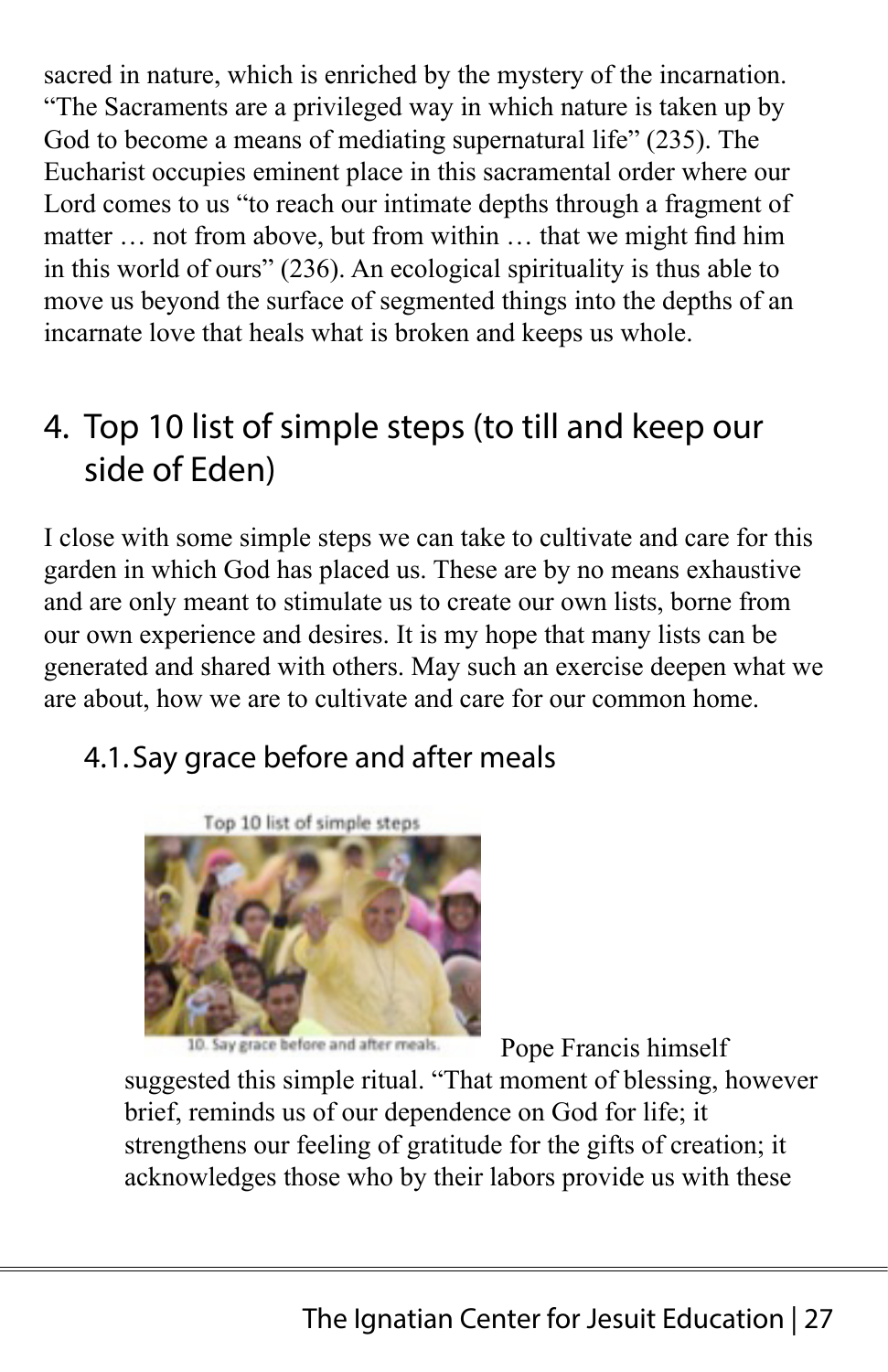goods; and it reaffirms our solidarity with those in greatest need" (227). Let us then learn to say thank you. And extend this even to mark the start and end of each day. Cultivate a sense of gift rather than entitlement. Pray for those who are hungry.

## 4.2.Climb a mountain (or dive the sea)



And when you're there, don't forget to gaze at the stars. The point is to immerse yourself in wonder and get an idea of scale and size. Somehow smallness does evoke a sense of radical dependence and contingency, of things difficult to control. From contingency, we return to a sense of gift and gratuitousness again. Until you find that mountain to climb, you could also go walk with a friend, catch up or reconnect with someone. Better to walk than take a car since a moving car gathers no grace or beauty, the kind you just might catch by the wayside, while walking.

## 4.3.Unplug and savor the silence



Let go of the wires and even the wireless. Go to a park or any place you can find inner quiet. Visit the grave of someone dear to you. Go to a chapel and learn to pray again. When alone and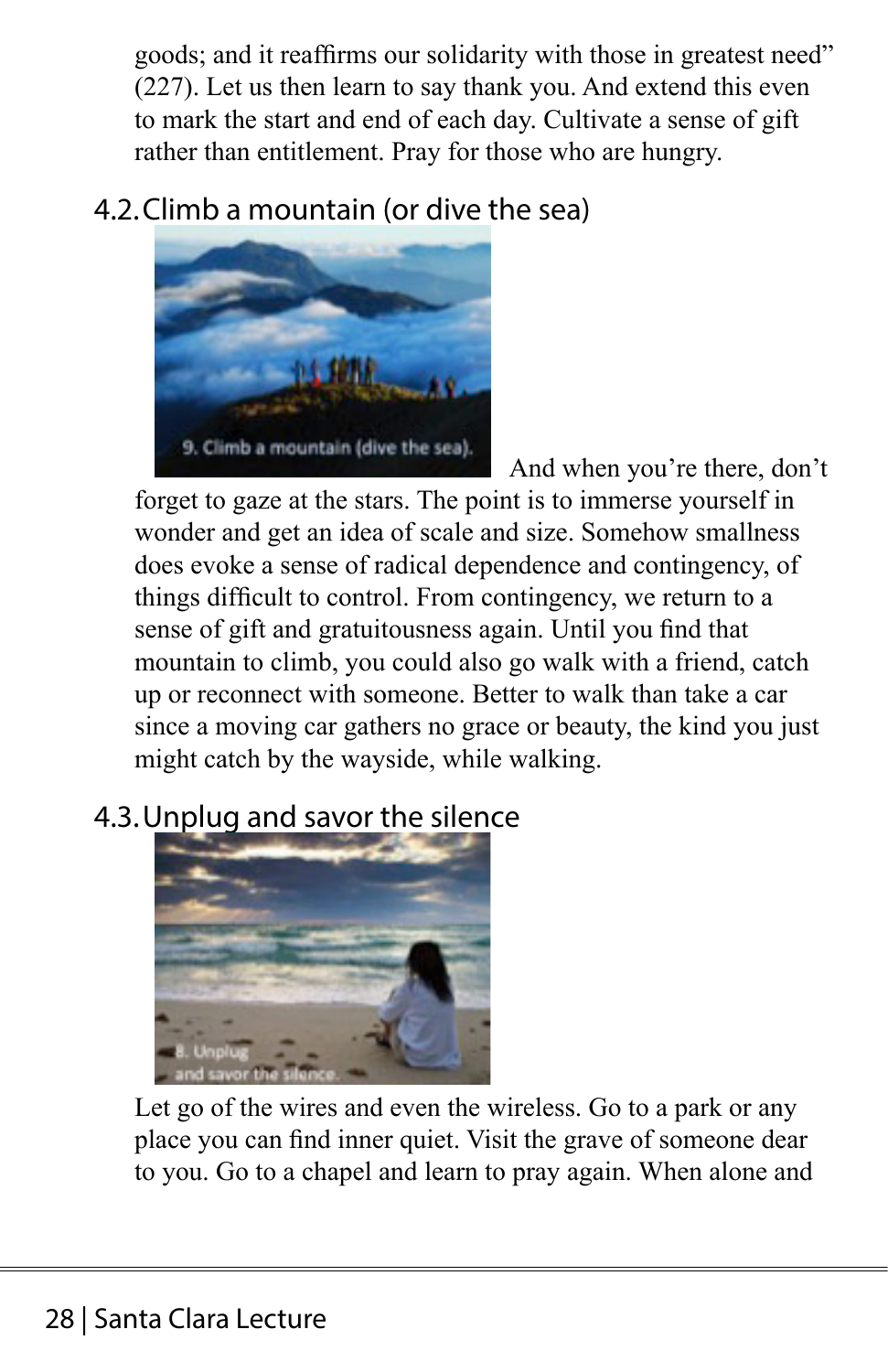quiet, try your best not to wallow or mope. Don't yield to a lot of rewinding and regretting. Just relish and rest and breathe.

## 4.4.Repair something broken



It can be a coffee mug or

your bicycle or something of value to you. Learn the Japanese art of Kintsugi, "of repairing broken pottery with lacquer dusted or mixed with powdered gold, silver, or platinum" (en. wikipedia.org/wiki/Kintsugi). It flows from the philosophy of wabi-sabi, which values the whole history of an object, including its dents and faults and imperfections. Resist the temptation to just buy something to replace what you are repairing.

### 4.5.Get to know a poor person



6. Get to know a poor person.

You meet them everywhere.

You can go to a hospital or waste dump or any place that is peripheral to wealth and power. Poor people become more marginal when they are shunted to the physical and social margins. Know more than their name. Share something with them, yes, but learn to receive from them as well. Go learn the meaning of the words: "Blessed are you who are poor, for the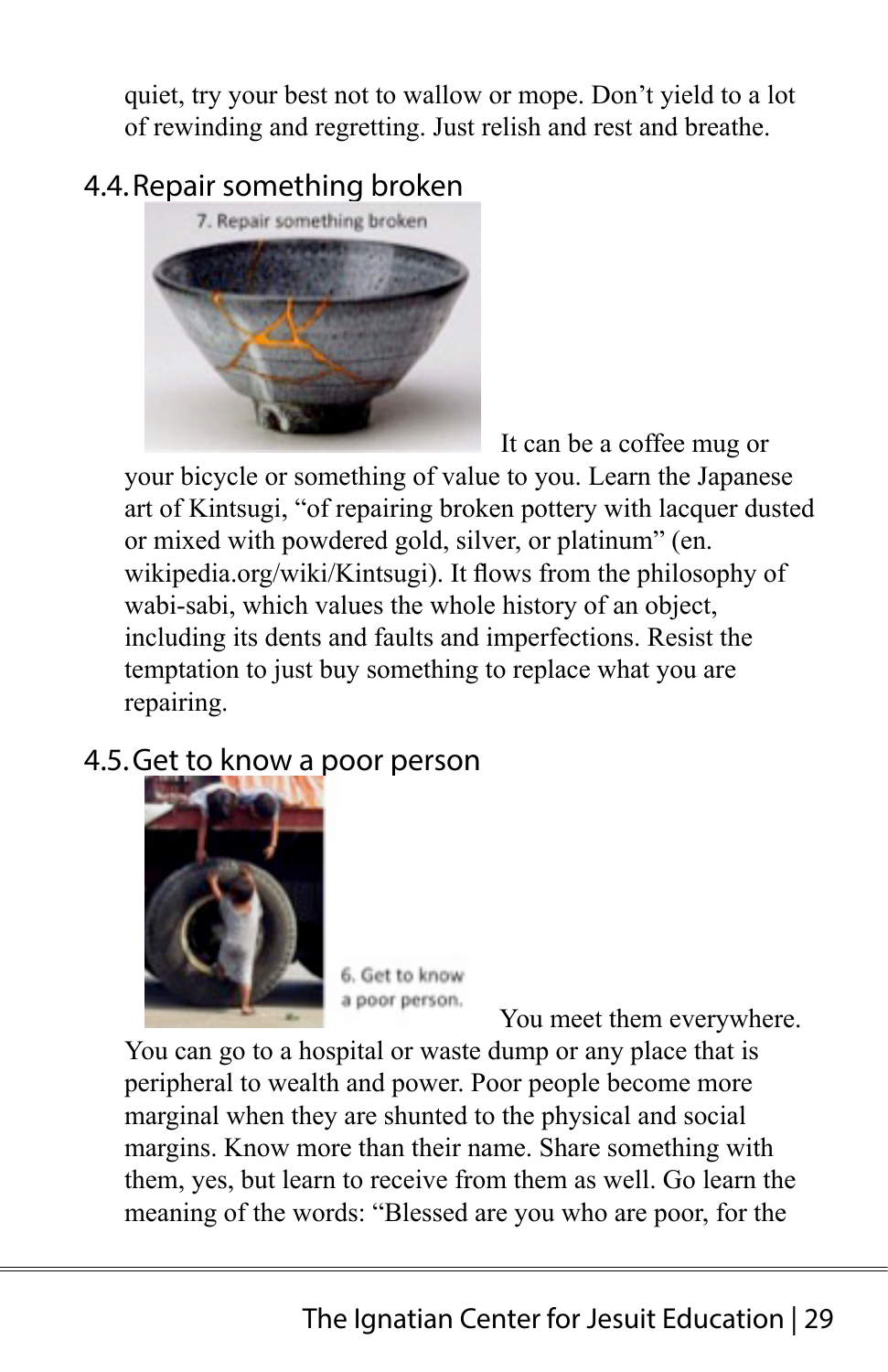kingdom of God is yours"(Luke 6:20). There are many causes of social and environmental poverty. Selfishness is the biggest of them all.

### 4.6.Try fasting



Try this one not just to lose the calories. You might wish to fast on shopping as well or on any of those subtle compulsions of modern life. Feel the hunger; try to understand the drive, the pressure and where it is coming from. If fasting is hard for you, try gluttony. And experience the empty.

#### 4.7.Go read a book to children

4. Go read a book to children.



This one's about

intergenerational equity. The point is to reconnect with children and see time as an integral continuum. There are many children and children's books out there. Try the 1942 picture book *The Runaway Bunny* by Margaret Wise Brown. A child has a way of awakening us not only to the future or the things that matter, but also to the things that need to be made whole.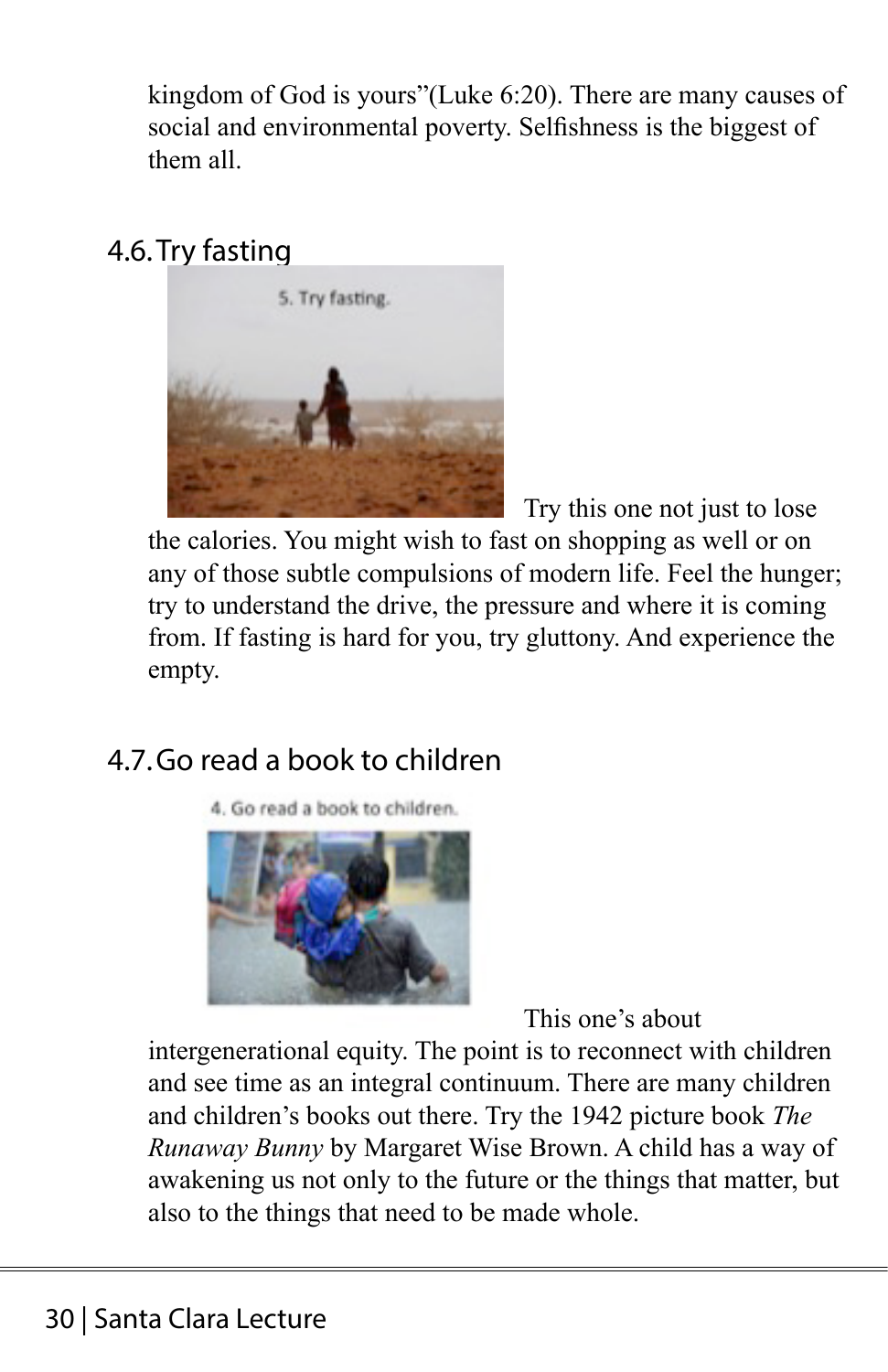#### 4.8.Care for some space that belongs to everyone

3. Care for some space that belongs to everyone.



No, you don't have to guard the whole forest or become a street sweeper. Join groups that deepen social love through the various ways they protect and beautify some space that belongs to everyone. That space can be as vast as the climate or as near as a corner of a park or a piece of public art. It would be better if it were some shared space that matters to the poor or children or old people.

## 4.9.If you're Catholic, receive communion



For all your sophistication

and education, you might wish to ponder the molecular structure of that piece of carbohydrate. Just remember that even Professor Higgs of boson fame does not really know what the matter is about matter. The point of the wafer is to recover our sense of sacrament, our sense of the sacred in matter. The hope is that we will be fed by our host and brought nearer to wholeness (and holiness).